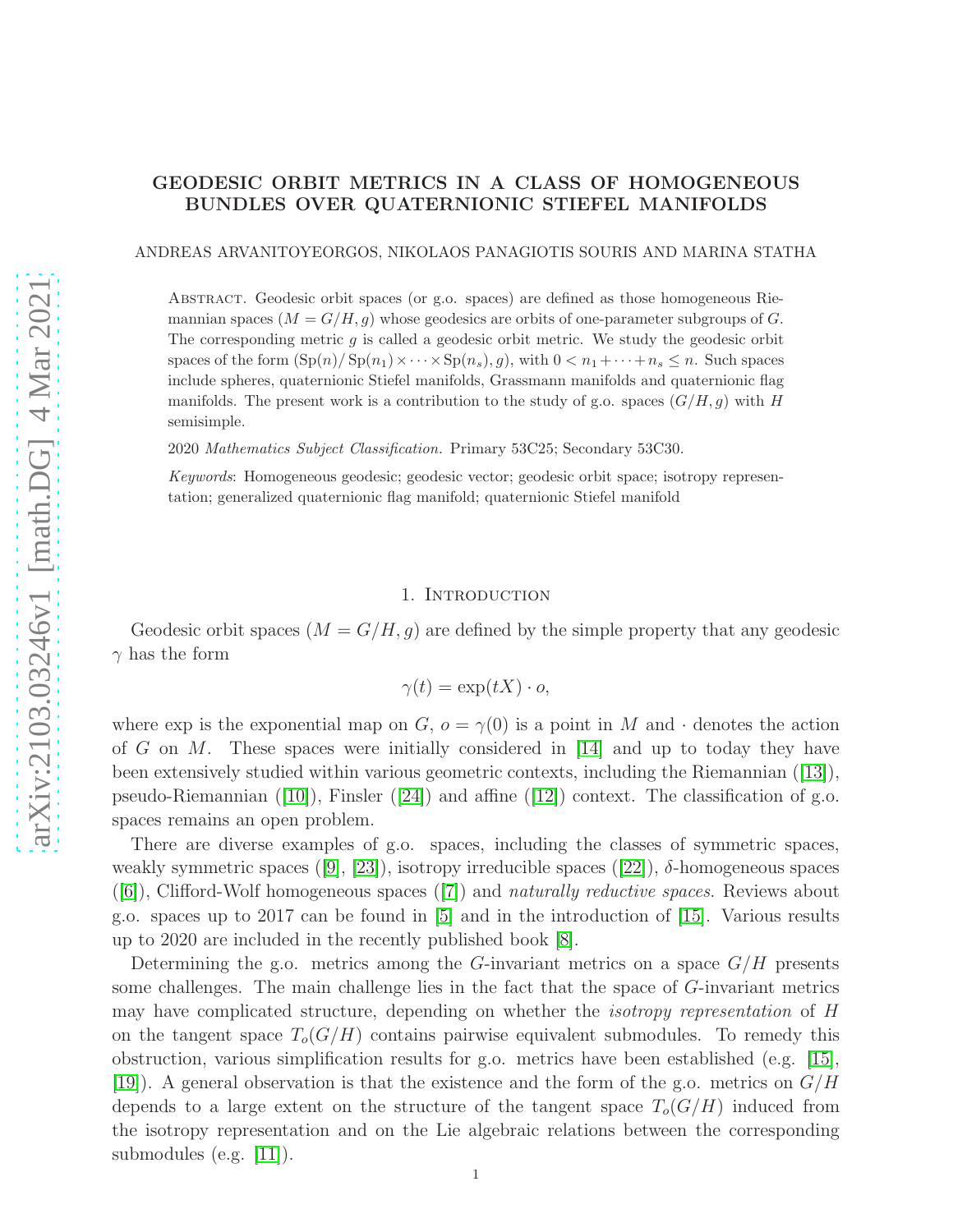When G is compact semisimple, the classification of the g.o. spaces  $(G/H, g)$  with H abelian and H simple has been obtained in the works [\[20\]](#page-13-15) and [\[11\]](#page-13-14) respectively. On the other hand, the classification of compact g.o. spaces  $(G/H, q)$  with H semisimple remains open, while no general results are known for this case. The present paper is a continuation of our work [\[4\]](#page-13-16) towards a study of g.o. metrics on a general family of spaces  $G/H$ , such that the isotropy representation of all of its members has a similar description. In that work we studied the geodesic orbit metrics on the spaces  $SO(n)/SO(n_1) \times \cdots \times SO(n_s)$  and  $U(n)/ U(n_1) \times \cdots \times U(n_s)$  with  $0 < n_1 + \cdots + n_s \leq n$ . These are spaces  $G/H$  where G is a compact classical Lie group and  $H$  is a diagonally embedded product of Lie groups of the same type as G.

In the present paper we study the geodesic orbit metrics on the spaces  $\text{Sp}(n)/\text{Sp}(n_1) \times$  $\cdots \times Sp(n_s)$  with  $0 \lt n_1 + \cdots + n_s \leq n$ . These spaces properly include the spheres  $S^{4n-1} = Sp(n)/Sp(n-1)$ , the quaternionic Stiefel manifolds  $Sp(n)/Sp(n-k)$ , the Grassmann manifolds  $\text{Sp}(n)/\text{Sp}(k) \times \text{Sp}(n-k)$ , and the quaternionic flag manifolds  $\text{Sp}(n)/\text{Sp}(n_1) \times$  $\cdots \times Sp(n_s)$ ,  $n_1 + \cdots + n_s = n$  ([\[18\]](#page-13-17)). If  $n_1 + \cdots + n_s < n$ , each of these spaces can be viewed as a total space over a quaternionic Stiefel manifold, with fiber a quaternionic flag manifold, i.e.

$$
\mathrm{Sp}(m)/\mathrm{Sp}(n_1)\times\cdots\times\mathrm{Sp}(n_s)\to\mathrm{Sp}(n)/\mathrm{Sp}(n_1)\times\cdots\times\mathrm{Sp}(n_s)\to\mathrm{Sp}(n)/\mathrm{Sp}(m),
$$

with  $m = n_1 + \cdots + n_s$ .

Our main result is the following.

<span id="page-1-0"></span>**Theorem 1.1.** Let  $G/H$  be the space  $Sp(n)/Sp(n_1) \times \cdots \times Sp(n_s)$ , where  $0 < n_1 + \cdots + n_s \le$ n. If  $G/H \neq Sp(n)/Sp(n-1)$  (i.e. if  $n-(n_1+\cdots+n_s) \neq 1$  or  $s>1$ ) then a G-invariant Riemannian metric on  $G/H$  is geodesic orbit if and only if it is the standard metric induced from the Killing form on the Lie algebra  $\mathfrak{sp}(n)$  of  $Sp(n)$ .

If  $G/H = Sp(n)/Sp(n-1)$  (i.e.  $s = 1$  and  $n - n_1 = 1$ ) then a G-invariant metric g on  $G/H$  is geodesic orbit if and only if  $g = g_\mu$ ,  $\mu > 0$ , where  $g_\mu$  denotes a one-parameter family of deformations of the standard metric  $g_1$ , along the fiber  $Sp(1)$  of the fibration  $Sp(n)/Sp(n 1) \rightarrow Sp(n)/Sp(1) \times Sp(n-1).$ 

We remark that the non standard geodesic orbit metric  $g_{\mu}$  appears in [\[16\]](#page-13-18) and [\[21\]](#page-13-19).

The paper is structured as follows: In Section [2](#page-2-0) we present preliminary facts about homogeneous spaces and some special properties of the isotropy representation, to be used in our study. In Section [3](#page-3-0) we state and prove some useful properties of g.o. spaces. In Section [4,](#page-5-0) we describe the isotropy representation of the spaces  $G/H = Sp(n)/Sp(n_1) \times \cdots \times Sp(n_s)$ and the structure of the tangent space  $T_o(G/H)$  induced from the isotropy representation. In Section [5](#page-9-0) we state and prove some preliminary propositions required for the proof of Theorem [1.1.](#page-1-0) Finally, in Section [6](#page-12-0) we prove Theorem [1.1.](#page-1-0)

Acknowledgement. This research is co-financed by Greece and the European Union (European Social Fund- ESF) through the Operational Programme "Human Resources Development, Education and Lifelong Learning 2014-2020" in the context of the project "Geodesic orbit metrics on homogeneous spaces of classical Lie groups" (MIS 5047124).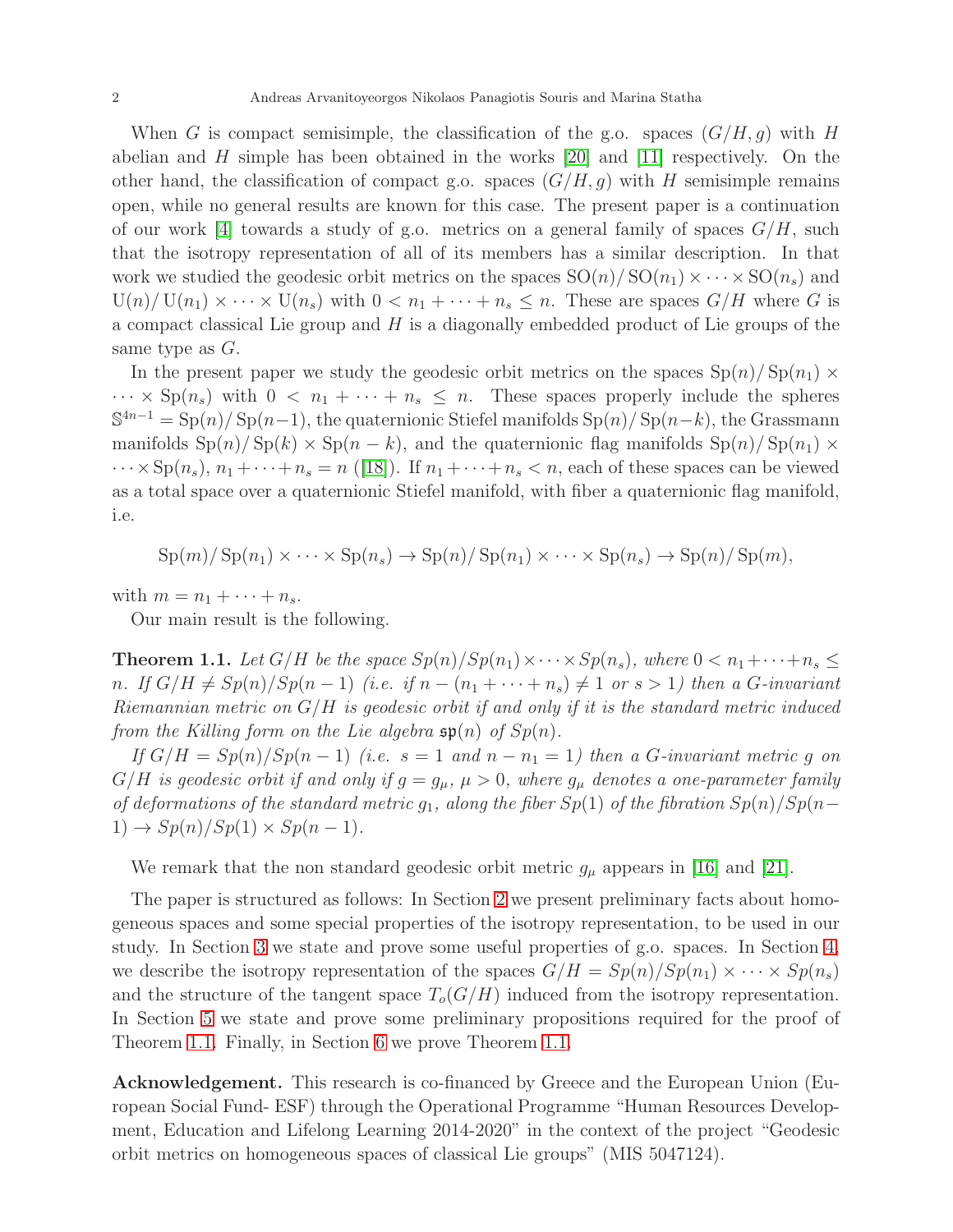#### 2. Preliminaries

<span id="page-2-0"></span>2.1. Invariant metrics on homogeneous spaces. Let  $G/H$  be a homogeneous space with origin  $o = eH$  and assume that G is compact. Let  $\mathfrak{g}, \mathfrak{h}$  be the Lie algebras of G, H respectively. Moreover, let Ad :  $G \to \text{Aut}(\mathfrak{g})$  and ad :  $\mathfrak{g} \to \text{End}(\mathfrak{g})$  be the adjoint representations of G and g respectively, where  $ad(X)Y = [X, Y]$ . Since G is compact, there exists an Ad-invariant (and hence ad skew-symmetric) inner product  $B$  on  $\mathfrak{g}$ , which we henceforth fix. In turn, we have a *B*-orthogonal *reductive decomposition* 

<span id="page-2-2"></span>
$$
\mathfrak{g} = \mathfrak{h} \oplus \mathfrak{m},\tag{1}
$$

where the subspace  $\mathfrak{m}$  is  $Ad(H)$ -invariant (and  $ad(\mathfrak{h})$ -invariant) and is naturally identified with the tangent space of  $G/H$  at the origin.

A Riemannian metric q on  $G/H$  is called G-invariant if for any  $x \in G$  the left translations  $\tau_x : G/H \to G/H$ ,  $pH \mapsto (xp)H$ , are isometries of  $(G/H, g)$ . The G-invariant metrics are in one to one correspondence with  $\text{Ad}(H)$ -invariant inner products  $\langle , \rangle$  on m. Moreover, any such product corresponds to a unique endomorphism  $A : \mathfrak{m} \to \mathfrak{m}$ , called the *corresponding* metric endomorphism, that satisfies

<span id="page-2-1"></span>
$$
\langle X, Y \rangle = B(AX, Y) \text{ for all } X, Y \in \mathfrak{m}.
$$
 (2)

It follows from Equation  $(2)$  that the metric endomorphism  $A$  is symmetric with respect B, positive definite and Ad(H)-equivariant, that is  $(Ad(h) \circ A)(X) = (A \circ Ad(h))(X)$  for all  $h \in H$  and  $X \in \mathfrak{m}$ . Conversely, any endomorphism on  $\mathfrak{m}$  with the above properties determines a unique  $G$ -invariant metric on  $G/H$ .

Since A is diagonalizable, there exists a decomposition  $\mathfrak{m} = \bigoplus_{j=1}^{l} \mathfrak{m}_{\lambda_j}$  into eigenspaces  $\mathfrak{m}_{\lambda_j}$  of A, corresponding to distinct eigenvalues  $\lambda_j$ . Each eigenspace  $\mathfrak{m}_{\lambda_j}$  is Ad(H)-invariant. When an Ad-invariant inner product  $B$  and a  $B$ -orthogonal reductive decomposition [\(1\)](#page-2-2) have been fixed, we will make no distinction between a G-invariant metric g and its corresponding metric endomorphism A.

The form of the  $G$ -invariant metrics on  $G/H$  depends on the *isotropy representation*  $\text{Ad}^{G/H}: H \to \text{Gl}(\mathfrak{m})$ , defined by  $\text{Ad}^{G/H}(h)X := (d\tau_h)_{\text{o}}(X), h \in H, X \in \mathfrak{m}$ . We consider a B-orthogonal decomposition

<span id="page-2-3"></span>
$$
\mathfrak{m} = \mathfrak{m}_1 \oplus \cdots \oplus \mathfrak{m}_s,\tag{3}
$$

into Ad<sup>G/H</sup>-invariant and irreducible submodules. We recall that two submodules  $m_i$  and  $\mathfrak{m}_j$  are equivalent if there exists an Ad<sup>G/H</sup>-equivariant isomorphism  $\phi : \mathfrak{m}_i \to \mathfrak{m}_j$ . The simplest case occurs when all the submodules  $\mathfrak{m}_i$  are pairwise inequivalent. Then any Ginvariant metric A on  $G/H$  has a diagonal expression with respect to decomposition [\(3\)](#page-2-3). In particular,  $A|_{\mathfrak{m}_j} = \lambda_j \mathrm{Id}, j = 1, \ldots, s.$ 

The next proposition is useful to compute the isotropy representation of a reductive homogeneous space.

<span id="page-2-4"></span>**Proposition 2.1.** ([\[3\]](#page-13-20)) Let  $G/H$  be a homogeneous space and let  $\mathfrak{g} = \mathfrak{h} \oplus \mathfrak{m}$  be a reductive decomposition of  $\mathfrak{g}$ . Let  $h \in H$ ,  $X \in \mathfrak{h}$  and  $Y \in \mathfrak{m}$ . Then

$$
AdG(h)(X+Y) = AdH(h)X + AdG/H(h)Y
$$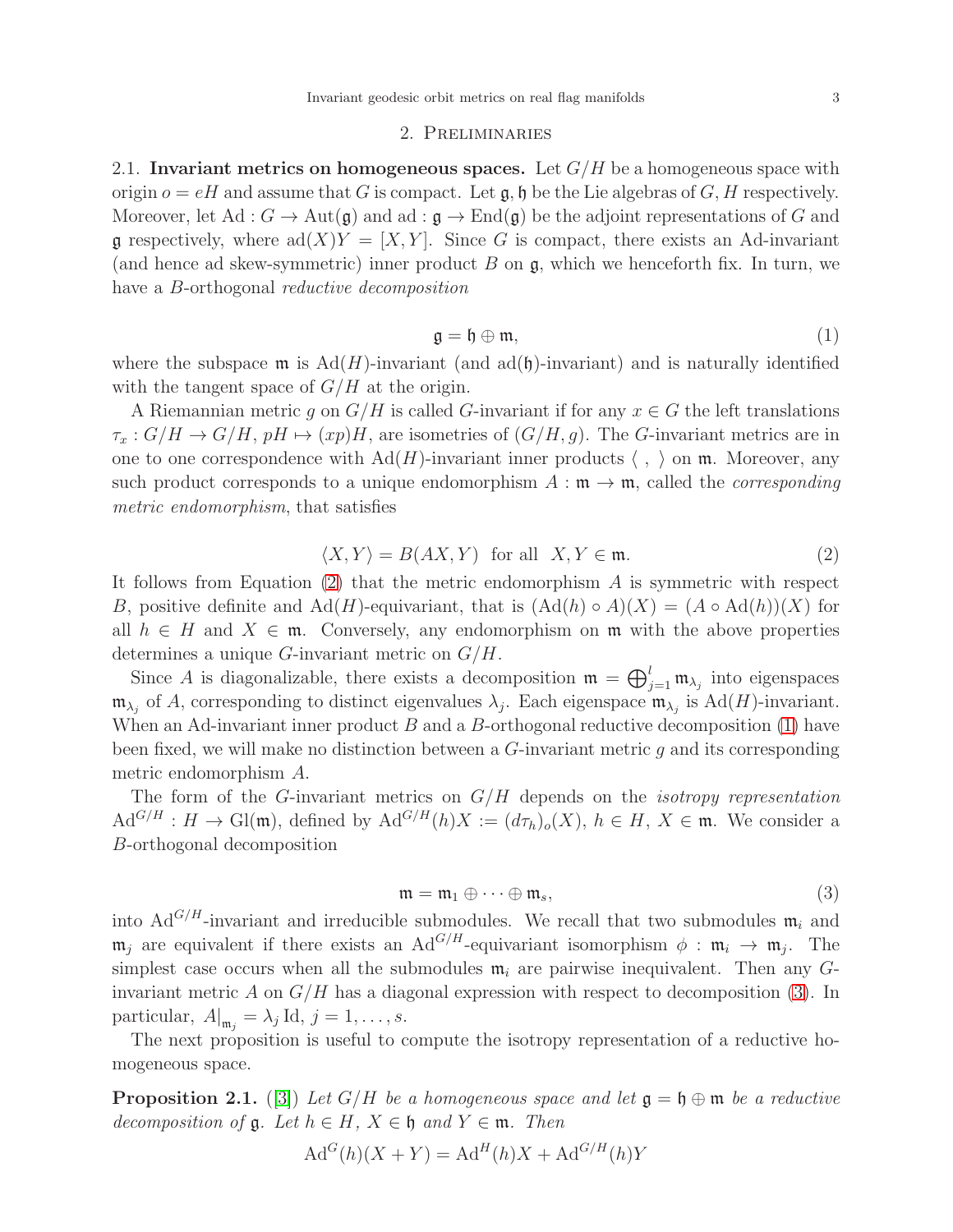that is, the restriction  $Ad^G\big|_H$  splits into the sum  $Ad^H \oplus Ad^{G/H}$ . We denote by  $\chi$  the  $Ad^{G/H}$ .

The following lemma provides a simple condition for proving that two  $\text{Ad}^{G/H}$ -submodules are inequivalent.

<span id="page-3-3"></span>**Lemma 2.2.** Let  $G/H$  be a homogeneous space with reductive decomposition  $\mathfrak{g} = \mathfrak{h} \oplus \mathfrak{m}$  and let  $\mathfrak{m}_i, \mathfrak{m}_j \subset \mathfrak{m}$  be submodules of the isotropy representation  $\text{Ad}^{G/H}$ . Assume that for any pair of non-zero vectors  $X \in \mathfrak{m}_i$ ,  $Y \in \mathfrak{m}_j$  there exists a vector  $a \in \mathfrak{h}$  such that  $[a, X] = 0$  and  $[a, Y] \neq 0$ . Then the submodules  $\mathfrak{m}_i, \mathfrak{m}_j$  are  $\text{Ad}^{G/H}$ -inequivalent.

*Proof.* If  $\mathfrak{m}_i, \mathfrak{m}_j$  are equivalent, then there exists an Ad<sup>G/H</sup>-equivariant isomorphism  $\phi : \mathfrak{m}_i \to$  $\mathfrak{m}_j$ . The Ad<sup>G/H</sup>-equivariance of  $\phi$  implies that  $\phi$  is ad<sub>h</sub>-equivariant. In other words,

$$
\phi([a, X]) = [a, Y],
$$

for any  $a \in \mathfrak{h}$ . However,  $\phi$  is an isomorphism, therefore, [a, X] is non-zero if and only if [a, Y] is non-zero, which contradicts the hypothesis of the lemma. Hence, the submodules  $\mathfrak{m}_i, \mathfrak{m}_j$ are inequivalent.

**Remark 2.3.** For any two Ad<sup>G/H</sup>-submodules  $\mathfrak{m}_1, \mathfrak{m}_2$ , we denote by  $[\mathfrak{m}_1, \mathfrak{m}_2]$  the space generated by the vectors  $[X_1, X_2]$  where  $X_1 \in \mathfrak{m}_1$  and  $X_2 \in \mathfrak{m}_2$ . Similarly, denote by  $[\mathfrak{h}, \mathfrak{m}_1]$ the space generated by the vectors  $[a, X_1]$  where  $a \in \mathfrak{h}$  and  $X_1 \in \mathfrak{m}_1$ . If  $\mathfrak{m}_1, \mathfrak{m}_2$  are Borthogonal then  $[\mathfrak{m}_1, \mathfrak{m}_2] \subseteq \mathfrak{m}$ . Indeed,  $[\mathfrak{m}_1, \mathfrak{m}_2]$  is B-orthogonal to  $\mathfrak{h}$  because  $B([\mathfrak{m}_1, \mathfrak{m}_2], \mathfrak{h}) \subseteq$  $B(\mathfrak{m}_1, [\mathfrak{m}_2, \mathfrak{h}]) \subseteq B(\mathfrak{m}_1, \mathfrak{m}_2) = \{0\}.$  Moreover, by the Jacobi identity,  $[\mathfrak{m}_1, \mathfrak{m}_2]$  is also an  $Ad^{G/H}$ -submodule and  $[\mathfrak{h}, \mathfrak{m}_1]$  is an  $Ad^{G/H}$ -submodule of  $\mathfrak{m}_1$ .

### 3. Properties of geodesic orbit spaces

<span id="page-3-0"></span>**Definition 3.1.** A G-invariant metric  $g$  on  $G/H$  is called a geodesic orbit metric  $(g.o.$ metric) if any geodesic of  $(G/H, q)$  through o is an orbit of a one parameter subgroup of G. Equivalently, g is a geodesic orbit metric if for any geodesic  $\gamma$  of  $(G/H, g)$  though o there exists a non-zero vector  $X \in \mathfrak{g}$  such that  $\gamma(t) = \exp(tX) \cdot o, t \in \mathbb{R}$ . The space  $(G/H, g)$  is called a geodesic orbit space (g.o. space).

Let  $G/H$  be a homogeneous space with G compact, fix an Ad-invariant inner product B on  $\mathfrak g$  and consider the B-orthogonal reductive decomposition [\(1\)](#page-2-2). Moreover, identify each G-invariant metric on  $G/H$  with the corresponding metric endomorphism  $A : \mathfrak{m} \to \mathfrak{m}$ .

We have the following condition.

<span id="page-3-1"></span>**Proposition 3.2.** ([\[1\]](#page-13-21), [\[19\]](#page-13-13)) The metric A on  $G/H$  is geodesic orbit if and only if for any vector  $X \in \mathfrak{m} \setminus \{0\}$  there exists a vector  $a \in \mathfrak{h}$  such that

$$
[a+X, AX] = 0.\t\t(4)
$$

The following result, which we will call the *normalizer lemma*, can be used to simplify the necessary form of the g.o. metrics on  $G/H$  by using the normalizer  $N_G(H^0)$ .

<span id="page-3-2"></span>**Lemma 3.3.** ([\[17\]](#page-13-22)) The inner product  $\langle , \rangle$ , generating the metric of a geodesic orbit Riemannian space  $(G/H, g)$ , is not only  $\text{Ad}(H)$ -invariant but also  $\text{Ad}(N_G(H^0))$ -invariant, where  $N_G(H^0)$  is the normalizer of the unit component  $H^0$  of the group H in G.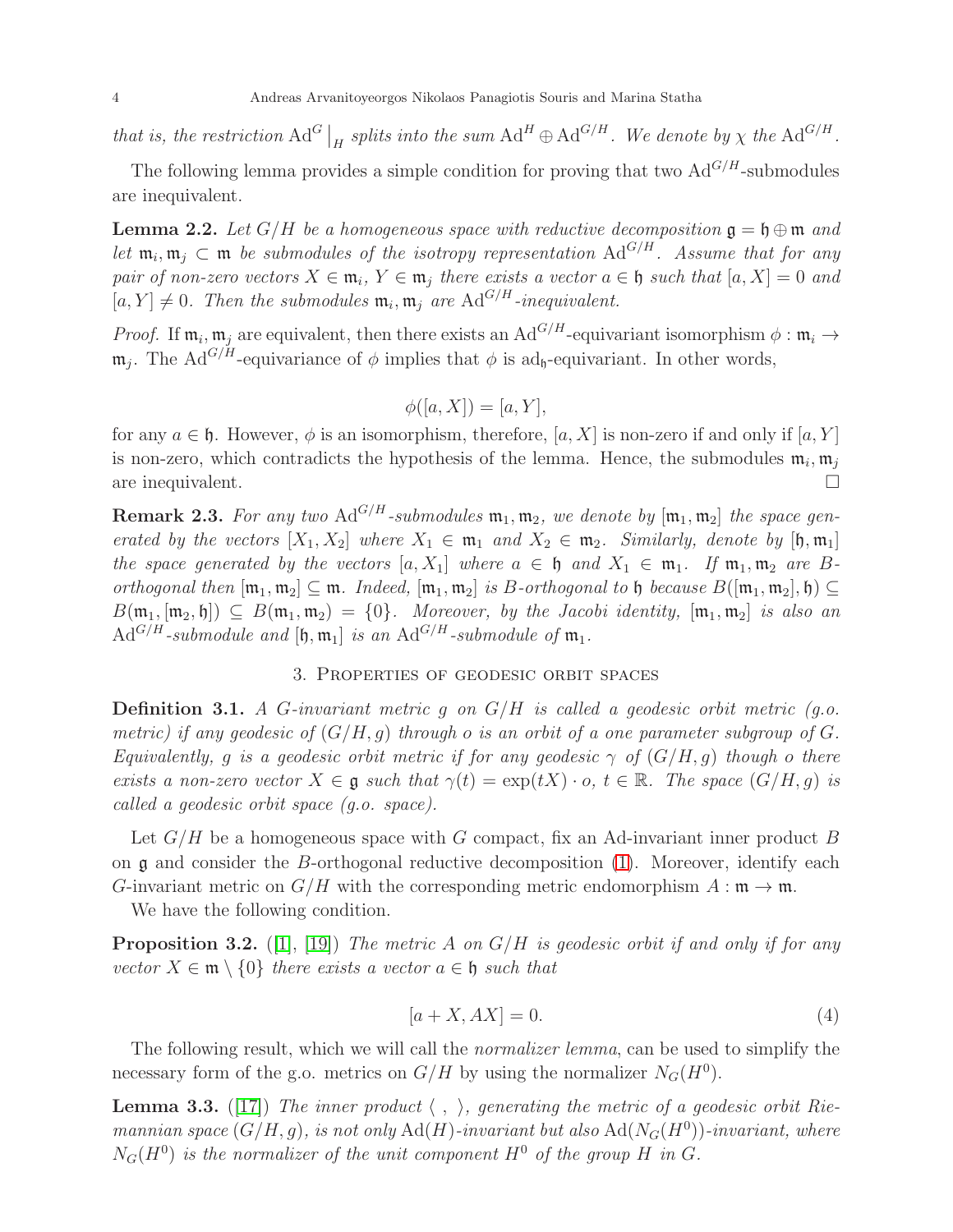As a result of the normalizer lemma, the metric endomorphism  $A$  of a g.o. metric on  $G/H$ is  $\text{Ad}(N_G(H^0))$ -equivariant. We will now state a complementary result to the normalizer lemma for compact spaces, that characterizes the restriction of a g.o. metric to the compact Lie group  $N_G(H^0)/H^0$ .

<span id="page-4-0"></span>**Lemma 3.4.** Let  $(G/H, q)$  be a compact geodesic orbit space with the B-orthogonal reductive decomposition  $\mathfrak{g} = \mathfrak{h} \oplus \mathfrak{m}$ , where B is an Ad-invariant inner product on  $\mathfrak{g}$ . Let  $A : \mathfrak{m} \to \mathfrak{m}$ be the corresponding metric endomorphism of g, and let  $\mathfrak{n} \subseteq \mathfrak{m}$  be the Lie algebra of the compact Lie group  $N_G(H^0)/H^0$ . Then the restriction of A to n defines a bi-invariant metric on  $N_G(H^0)/H^0$ .

*Proof.* We denote by  $\mathfrak{n}_{\mathfrak{g}}(\mathfrak{h}) \subset \mathfrak{g}$  the Lie algebra of  $N_G(H^0)$ . We have a B-orthogonal decomposition  $\mathfrak{n}_{\mathfrak{g}}(\mathfrak{h}) = \mathfrak{h} \oplus \mathfrak{n}$ , where  $\mathfrak{n}$  coincides with the Lie algebra of  $N_G(H^0)/H^0$ . Moreover, we have a B-orthogonal decomposition  $\mathfrak{m} = \mathfrak{n} \oplus \mathfrak{p}$ , where  $\mathfrak{p}$  coincides with the tangent space of  $G/N_G(H^0)$  at the origin. By the normalizer lemma, the restriction of A on  $\mathfrak p$  defines an invariant metric on  $G/N_G(H^0)$ , and thus  $A\mathfrak{p} \subseteq \mathfrak{p}$ . By taking into account the symmetry of A with respect to the product B, we deduce that  $B(A\mathfrak{n}, \mathfrak{p}) = B(\mathfrak{n}, A\mathfrak{p}) \subseteq B(\mathfrak{n}, \mathfrak{p}) = \{0\}.$ Hence, the image An is B-orthogonal to p which, along with decomposition  $\mathfrak{m} = \mathfrak{n} \oplus \mathfrak{p}$ , yields  $A\mathfrak{n} \subseteq \mathfrak{n}$ . Therefore, the restriction  $A|_{\mathfrak{n}} : \mathfrak{n} \to \mathfrak{n}$  defines a left-invariant metric on  $N_G(H^0)/H^0$ . Since A is a g.o. metric on  $G/H$ , Proposition [3.2](#page-3-1) implies that for any  $X \in \mathfrak{n}$ there exists a vector  $a \in \mathfrak{h}$  such that  $0 = [a + X, AX] = [a + X, A|_{\mathfrak{n}}X]$ . Therefore, by the same proposition,  $A|_{\mathfrak{n}}$  defines a g.o. metric on  $N_G(H^0)/H^0$ . On the other hand, any left-invariant g.o. metric on a Lie group is necessarily bi-invariant  $([2])$  $([2])$  $([2])$ , and hence  $A|_{\mathfrak{n}}$  is a bi-invariant metric on  $N_G(H^0)/H^0$ .

<span id="page-4-1"></span>**Remark 3.5.** Let  $\mathfrak{p} \subset \mathfrak{m}$  be the tangent space of  $G/N_G(H^0)$ , let  $\mathfrak{n} \subset \mathfrak{m}$  be the Lie algebra of  $N_G(H^0)/H^0$ , and consider the decomposition  $\mathfrak{m} = \mathfrak{n} \oplus \mathfrak{p}$ . By combining lemmas [3.3](#page-3-2) and [3.4,](#page-4-0) we conclude that the metric endomorphism  $A$  corresponding to a q.o. metric has the block-diagonal form

$$
A = \begin{pmatrix} A|_{\mathfrak{n}} & 0 \\ 0 & A|_{\mathfrak{p}} \end{pmatrix},
$$

where  $A|_{\mathfrak{n}}$  defines a bi-invariant metric on  $N_G(H^0)/H^0$  and  $A|_{\mathfrak{p}}$  defines a g.o. metric on  $G/N_G(H^0)$ .

The following lemma describes the invariant g.o. metrics on compact Lie groups in terms of their metric endomorphism with respect to an Ad-invariant inner product B. Recall that the Lie algebra g of a compact Lie group G has a direct sum decomposition  $\mathfrak{g} = \mathfrak{g}_1 \oplus \cdots \oplus \mathfrak{g}_k \oplus \mathfrak{z}$ , where  $\mathfrak{g}_i$  are simple ideals of  $\mathfrak g$  and  $\mathfrak z$  is its center.

**Lemma 3.6.** ([\[2\]](#page-13-23), [\[19\]](#page-13-13)) Let G be a compact Lie group with Lie algebra  $\mathfrak{g} = \mathfrak{g}_1 \oplus \cdots \oplus \mathfrak{g}_k \oplus \mathfrak{z}$ . A left invariant metric A on G is a g.o. metric if and only if it is bi-invariant. In particular, A is a g.o. metric if and only if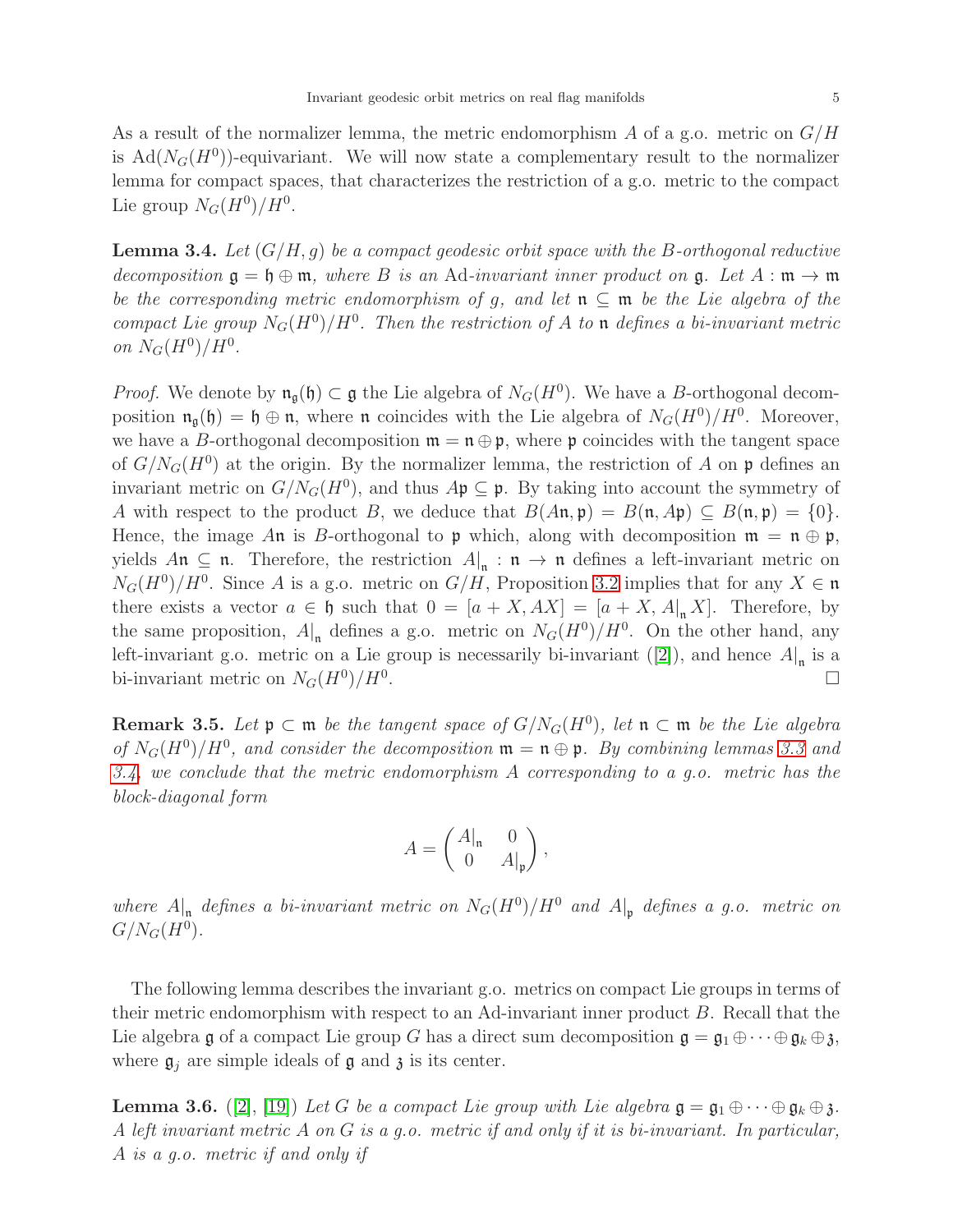$$
A = \begin{pmatrix} \lambda_1 \operatorname{Id} |_{\mathfrak{g}_1} & 0 & \cdots & 0 \\ \vdots & \ddots & \cdots & \vdots \\ 0 & \cdots & \lambda_k \operatorname{Id} |_{\mathfrak{g}_k} & 0 \\ 0 & \cdots & 0 & A|_{\mathfrak{z}} \end{pmatrix}, \lambda_j > 0.
$$

The following terminology will be useful. Let  $W$  be a subspace of a vector space  $V$  and we write  $V = W \oplus W^{\perp}$  with respect to some inner product B on V. Then, for  $v \in V$  it is  $v = w + w'$ , where  $w \in W$  and  $w' \in W^{\perp}$ .

**Definition 3.7.** The vector v has non zero projection on W if  $w' \neq 0$ . A subset S of V has non zero projection on W if there exists a vector  $v \in S$  that has non zero projection on W.

Finally, the folowing lemma is useful, since it will enable us to equate some of the eigenvalues of a g.o. metric.

<span id="page-5-2"></span>**Lemma 3.8.** ([\[19\]](#page-13-13)) Let  $(G/H, g)$  be a g.o. space with G compact and with corresponding metric endomorphism A with respect to an Ad-invariant inner product B. Let m be the B-orthogonal complement of h in g.

**1.** Assume that  $\mathfrak{m}_1, \mathfrak{m}_2$  are ad( $\mathfrak{h}$ )-invariant, pairwise B-orthogonal subspaces of  $\mathfrak{m}$  such that  $[\mathfrak{m}_1, \mathfrak{m}_2]$  has non zero projection on  $(\mathfrak{m}_1 \oplus \mathfrak{m}_2)^{\perp}$ . Let  $\lambda_1, \lambda_2$  be eigenvalues of A such that  $A|_{\mathfrak{m}_i} = \lambda_i \text{ Id}, i = 1, 2.$  Then  $\lambda_1 = \lambda_2$ .

2. Assume that  $m_1, m_2, m_3$  are  $ad(f)$ -invariant, pairwise B-orthogonal subspaces of m such that  $[\mathfrak{m}_1, \mathfrak{m}_2]$  has non-zero projection on  $\mathfrak{m}_3$ . Let  $\lambda_1, \lambda_2, \lambda_3$  be eigenvalues of A such that  $A|_{\mathfrak{m}_i} = \lambda_i \text{ Id}, i = 1, 2, 3.$  Then  $\lambda_1 = \lambda_2 = \lambda_3.$ 

4. THE SPACE 
$$
\text{Sp}(n)/\text{Sp}(n_1) \times \cdots \times \text{Sp}(n_s)
$$
,  $\sum n_i \leq n$ 

<span id="page-5-0"></span>We compute the isotropy representation of  $M = G/H = Sp(n)/Sp(n_1) \times \cdots \times Sp(n_s)$ ,  $n_1 + \cdots + n_s \leq n$ . Denote by  $\nu_{2n}$  the standard representation of  $\text{Sp}(n)$ , that is  $\nu_{2n} : \text{Sp}(n) \to$ Aut( $\mathbb{C}^{2n}$ ). Then the complexified adjoint representation of Sp(n) is given by Ad<sup>Sp(n)</sup>  $\otimes \mathbb{C}$  =  $S^2\nu_{2n}$ , where  $S^2$  is the second symmetric power of  $\nu_{2n}$ . Let  $\sigma_{n_i} : Sp(n_1) \times \cdots \times Sp(n_s) \to Sp(n_s)$  $Sp(n_i)$  be the projection onto the *i*-factor and  $\varphi_i = \nu_{2n_i} \circ \sigma_{n_i}$  be the projection of the standard representation of  $H$ , i.e.

$$
\mathrm{Sp}(n_1)\times\cdots\times\mathrm{Sp}(n_s)\xrightarrow{\sigma_{n_i}}\mathrm{Sp}(n_i)\xrightarrow{\nu_{2n_i}}\mathrm{Aut}(\mathbb{C}^{2n_i}).
$$

We set  $n_0 := n - (n_1 + n_2 + \cdots + n_s)$ .

Then we have:

<span id="page-5-1"></span>
$$
\mathrm{Ad}^{G}\otimes\mathbb{C}\big|_{H} = S^{2}\nu_{2n}\big|_{H} = S^{2}(\varphi_{1}\oplus\cdots\oplus\varphi_{s}\oplus\mathbb{1}_{2n_{0}}) = S^{2}\varphi_{1}\oplus S^{2}\varphi_{2}\oplus\cdots\oplus S^{2}\varphi_{s}\oplus S^{2}\mathbb{1}_{2n_{0}}\oplus\{(\varphi_{1}\otimes\varphi_{2})\oplus\cdots\oplus(\varphi_{1}\otimes\varphi_{s})\}\oplus\{(\varphi_{2}\otimes\varphi_{3})\oplus\cdots\oplus(\varphi_{2}\otimes\varphi_{s})\}\oplus\cdots\oplus(\varphi_{s-1}\otimes\varphi_{s})\oplus(\varphi_{1}\otimes\mathbb{1}_{2n_{0}})\oplus(\varphi_{2}\otimes\mathbb{1}_{2n_{0}})\oplus\cdots\oplus(\varphi_{s}\otimes\mathbb{1}_{2n_{0}}),
$$
\n(5)

where  $S^2 \mathbb{1}_{2n_0} = \mathbb{1} \oplus \cdots \oplus \mathbb{1}$  is the sum of  $\binom{2n_0+1}{2}$  $n_2^{(0+1)} = n_0(2n_0+1)$  trivial representations.

The representation  $S^2\varphi_1 \oplus S^2\varphi_2 \oplus \cdots \oplus S^2\varphi_s$  is equal to  $Ad^H \otimes \mathbb{C}$ , the complexified adjoint representation of  $H = \text{Sp}(n_1) \times \cdots \times \text{Sp}(n_s)$ .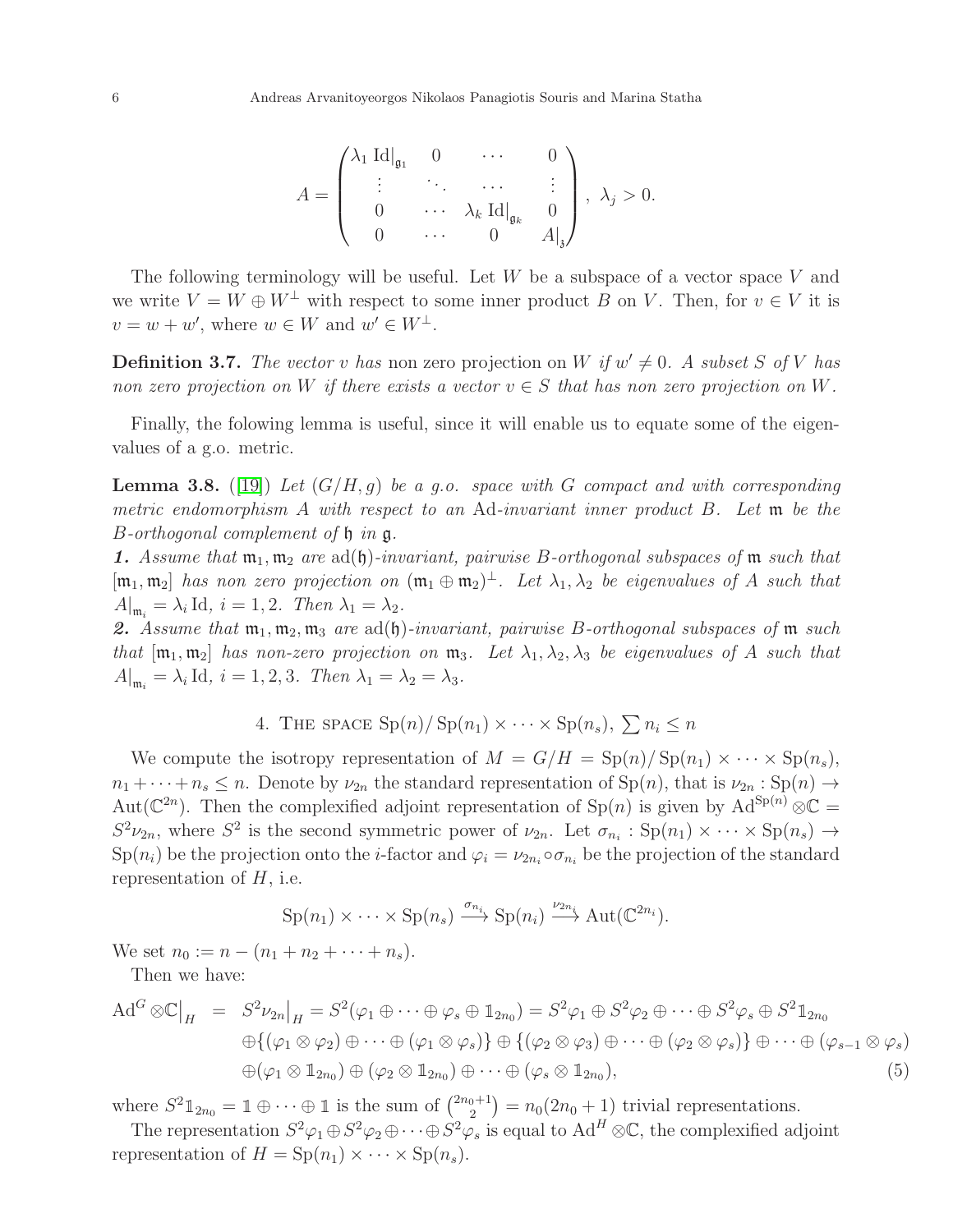Then, in view of Equation [\(5\)](#page-5-1), Proposition [2.1](#page-2-4) implies that the complexified isotropy representation of  $G/H$  is given by

<span id="page-6-0"></span>
$$
\chi \otimes \mathbb{C} = S^2 \mathbb{1}_{2n_0} \oplus \{ (\varphi_1 \otimes \varphi_2) \oplus \cdots \oplus (\varphi_1 \otimes \varphi_s) \} \oplus \{ (\varphi_2 \otimes \varphi_3) \oplus \cdots \oplus (\varphi_2 \otimes \varphi_s) \} \oplus \cdots \oplus (\varphi_{s-1} \otimes \varphi_s)
$$
  
\n
$$
\oplus (\varphi_1 \otimes \mathbb{1}_{2n_0}) \oplus (\varphi_2 \otimes \mathbb{1}_{2n_0}) \oplus \cdots \oplus (\varphi_s \otimes \mathbb{1}_{2n_0})
$$
  
\n
$$
= S^2 \mathbb{1}_{2n_0} \bigoplus_{1 \leq i < j \leq s} (\varphi_i \otimes \varphi_j) \bigoplus_{j=1}^s (\varphi_j \otimes \mathbb{1}_{2n_0}).
$$
\n(6)

Also,  $\dim_{\mathbb{C}}(\varphi_i \otimes \varphi_j) = 4n_i n_j$  and each of  $\varphi_j \otimes \mathbb{1}_{2n_0} \cong (\varphi_j \otimes \mathbb{1}) \oplus \cdots \oplus (\varphi_j \otimes \mathbb{1})$  is a sum of  $2n_0$  equivalent representations, each of dimension  $2n_j$ ,  $j = 1, 2, \ldots, s$  (and hence  $\dim_{\mathbb{C}}(\varphi_j \otimes \mathbb{1}_{2n_0}) = 4kn_j$ . One can confirm that

$$
\dim(\chi \otimes \mathbb{C}) = n_0(2n_0 + 1) + \sum_{1 \le i < j \le s} 4n_i n_j + \sum_{j=1}^s 4n_0 n_j = 2n^2 - 2\sum_{j=1}^s n_j^2 + n_0 = \dim M.
$$

Expression [\(6\)](#page-6-0) induces a decomposition of the complexified tangent space  $\mathfrak{m}$  of  $G/H$  as

$$
\mathfrak{m} \otimes \mathbb{C} = \mathfrak{n}'_1 \oplus \cdots \oplus \mathfrak{n}'_{n_0(2n_0+1)} \bigoplus_{1 \leq i < j \leq s} \mathfrak{n}_{ij} \bigoplus_{j=1}^s \mathfrak{n}_{0j},
$$

where  $\dim_{\mathbb{C}}(\mathfrak{n}'_i) = 1$ ,  $\dim_{\mathbb{C}} \mathfrak{n}_{ij} = 4n_i n_j$  and  $\mathfrak{n}_{0j} = \mathfrak{n}_1^j \oplus \mathfrak{n}_2^j \oplus \cdots \oplus \mathfrak{n}_2^j$  $_{2n_{0}}^{j},$  with  $\mathfrak{n}_{\alpha}^{j}\cong\mathfrak{n}_{\beta}^{j}$  $^{\jmath}_{\beta}, \ \alpha \neq \beta$ and  $\dim_{\mathbb{C}}(\mathfrak{n}_{\ell}^j)$  $\ell(\ell)}(l)=2n_j, \, \ell=1,2,\ldots,2n_0.$ 

The (real) decomposition of the tangent space of  $G/H$  is given by

<span id="page-6-1"></span>
$$
\mathfrak{m} = \mathfrak{n}_1 \oplus \cdots \oplus \mathfrak{n}_{n_0(2n_0+1)} \bigoplus_{1 \leq i < j \leq s} \mathfrak{m}_{ij} \bigoplus_{j=1}^s \mathfrak{m}_{0j},\tag{7}
$$

where  $\mathfrak{m}_{ij} \otimes \mathbb{C} = \mathfrak{n}_{ij}$ ,  $\mathfrak{m}_{0j} \otimes \mathbb{C} = \mathfrak{n}_{0j}$ ,  $\dim_{\mathbb{R}}(\mathfrak{n}_i) = 1$ ,  $\dim_{\mathbb{R}}(\mathfrak{m}_{ij}) = 4n_i n_j$ ,  $\dim_{\mathbb{R}}(\mathfrak{m}_{0j}) = 4n_0 n_j$ . Also,  $\mathfrak{m}_{0j} = \mathfrak{m}_{1}^{j} \oplus \cdots \oplus \mathfrak{m}_{2n_0}^{j}$  with  $\mathfrak{m}_{\ell}^{j} \otimes \mathbb{C} = \mathfrak{n}_{\ell}^{j}$  $\frac{j}{\ell},\; \mathfrak{m}_{\alpha}^{j} \;\cong\; \mathfrak{m}_{\beta}^{j}$  $\beta^j$ , α  $\neq \beta$  and dim<sub>R</sub>(m<sup>j</sup><sub> $\ell$ </sub>)  $\binom{J}{\ell} = 2n_j,$  $\ell = 1, \ldots, 2n_0$ . Note that  $\mathfrak{n}_1 \oplus \cdots \oplus \mathfrak{n}_{n_0(2n_0+1)} \cong \mathfrak{sp}(n_0)$ .

**Remark 4.1.** If  $n_0 = 0$  the isotropy representation of  $G/H$  has no equivalent representations and all above expressions simplify.

We now give explicit matrix representations of  $\mathfrak{m}_{ij}, \mathfrak{m}_{0j}$ . Recall the Lie algebra of  $\text{Sp}(n)$ ,

$$
\mathfrak{sp}(n) = \left\{ \begin{pmatrix} X & -\bar{Y} \\ Y & \bar{X} \end{pmatrix} \middle| X \in \mathfrak{u}(n), Y \text{ is a } n \times n \text{ complex symmetric matrix} \right\} \subset \mathfrak{u}(2n).
$$

For 
$$
i = 1, ..., s
$$
, we embed  $\mathfrak{sp}(n_i) = \left\{ \begin{pmatrix} X_i & -\overline{Y}_i \\ Y_i & \overline{X}_i \end{pmatrix} \right\}$  in  $\mathfrak{sp}(n)$  as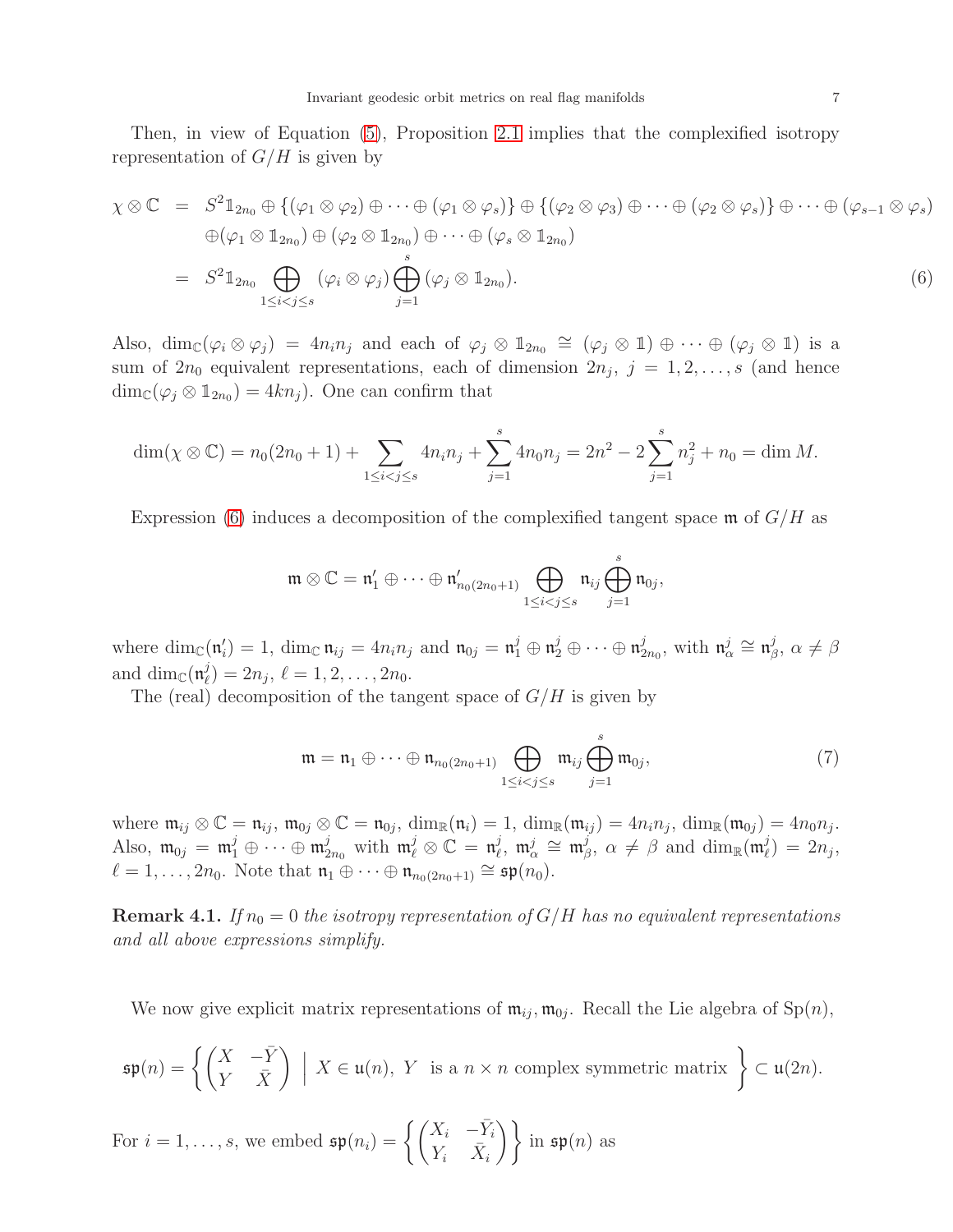|                | $\rightarrow$ $\rightarrow$ $\rightarrow$ |                  | $\sim$ $\sim$ $\sim$ $\sim$     |                | $0 \cdots$                                |                  | $\ddotsc$      |  |
|----------------|-------------------------------------------|------------------|---------------------------------|----------------|-------------------------------------------|------------------|----------------|--|
|                |                                           |                  |                                 |                |                                           |                  |                |  |
|                | $\langle\cdots\rangle$                    | $X_i$            | $\mathbb{Z}^2$ , $\mathbb{Z}^2$ | $\overline{0}$ | $\ldots$                                  | $-\bar{Y}_i$     | $\sim 10^{11}$ |  |
|                |                                           |                  |                                 |                |                                           |                  |                |  |
| $\overline{0}$ | $\sim$                                    | $\boldsymbol{0}$ | $\ldots$                        | $\overline{0}$ | $\ddotsc$                                 | $\overline{0}$   |                |  |
|                | $\ldots$                                  |                  | $\ddotsc$                       | $\theta$       | $\sim$                                    | $\overline{0}$   | $\ddots$ .     |  |
|                |                                           |                  |                                 |                |                                           |                  |                |  |
| $\overline{0}$ | $\rightarrow$ $\rightarrow$ $\rightarrow$ | $Y_i$            | $\ddotsc$                       | $\theta$       | $\rightarrow$ $\rightarrow$ $\rightarrow$ | $\bar{X}_i$      | $\cdots$       |  |
|                |                                           |                  |                                 |                |                                           |                  |                |  |
|                | $\langle\ldots\rangle$                    |                  | $\sim$ $\sim$ $\sim$            |                | $\langle\,\cdot\, \,\cdot\, \,\cdot\,$    | $\boldsymbol{0}$ | $\ddotsc$      |  |

We consider the Ad(Sp(n))-invariant inner product  $B : \mathfrak{sp}(n) \times \mathfrak{sp}(n) \to \mathbb{R}$ , given by

<span id="page-7-1"></span>
$$
B(X,Y) = -\text{Trace}(XY), \quad X, Y \in \mathfrak{sp}(n),\tag{8}
$$

and we obtain a B-orthogonal decomposition  $\mathfrak{g} = \mathfrak{h} \oplus \mathfrak{m}$ , where  $\mathfrak{h} = \mathfrak{sp}(n_1) \oplus \cdots \oplus \mathfrak{sp}(n_s)$ 

and  $\mathfrak{m} \cong T_o(G/H)$ . We note that B is a multiple of the Killing form of  $\mathfrak{sp}(n)$ .

Next, we consider a basis for  $\mathfrak{g} = \mathfrak{sp}(n)$  as follows. Let  $M_{2n} \mathbb{C}$  be the set of  $2n \times 2n$  complex matrices and we consider the following matrices in  $M_{2n}\mathbb{C}$  with zeros in all entries except the ones indicated:

 $E_{ab}$  with 1 in  $(a, b)$ -entry and 1 in  $(n + a, n + b)$ -entry.  $F_{ab}$  with i in  $(a, b)$ -entry and  $-i$  in  $(n + a, n + b)$ -entry.  $G_{ab}$  with  $-1$  in  $(a, n+b)$ -entry and 1 in  $(n+b, a)$ -entry.  $H_{ab}$  with i in  $(a, n+b)$ -entry and i in  $(n+b, a)$ -entry. For  $1 \leq a < b \leq 2n$  we set

<span id="page-7-0"></span>
$$
e_{ab} = E_{ab} - E_{ba}, \quad f_{ab} = F_{ab} + F_{ba}, \quad g_{ab} = G_{ab} + G_{ba}, \quad h_{ab} = H_{ab} + H_{ba}.
$$
 (9)

Then the set  $\mathcal{B} = \{e_{ab}, f_{ab}, g_{ab}, h_{ab} : 1 \le a < b \le n; f_{aa}, g_{aa}, h_{aa} : 1 \le a \le n\}$  constitutes a basis of  $\mathfrak{sp}(n)$ , which is orthogonal with respect to B.

The above matrices have the form

eab = . . . . . . 1 −1 . . . . . . . . . . . . 1 . . . −1 . . . , fab = . . . . . . i i . . . . . . . . . . . . −i . . . −i . . .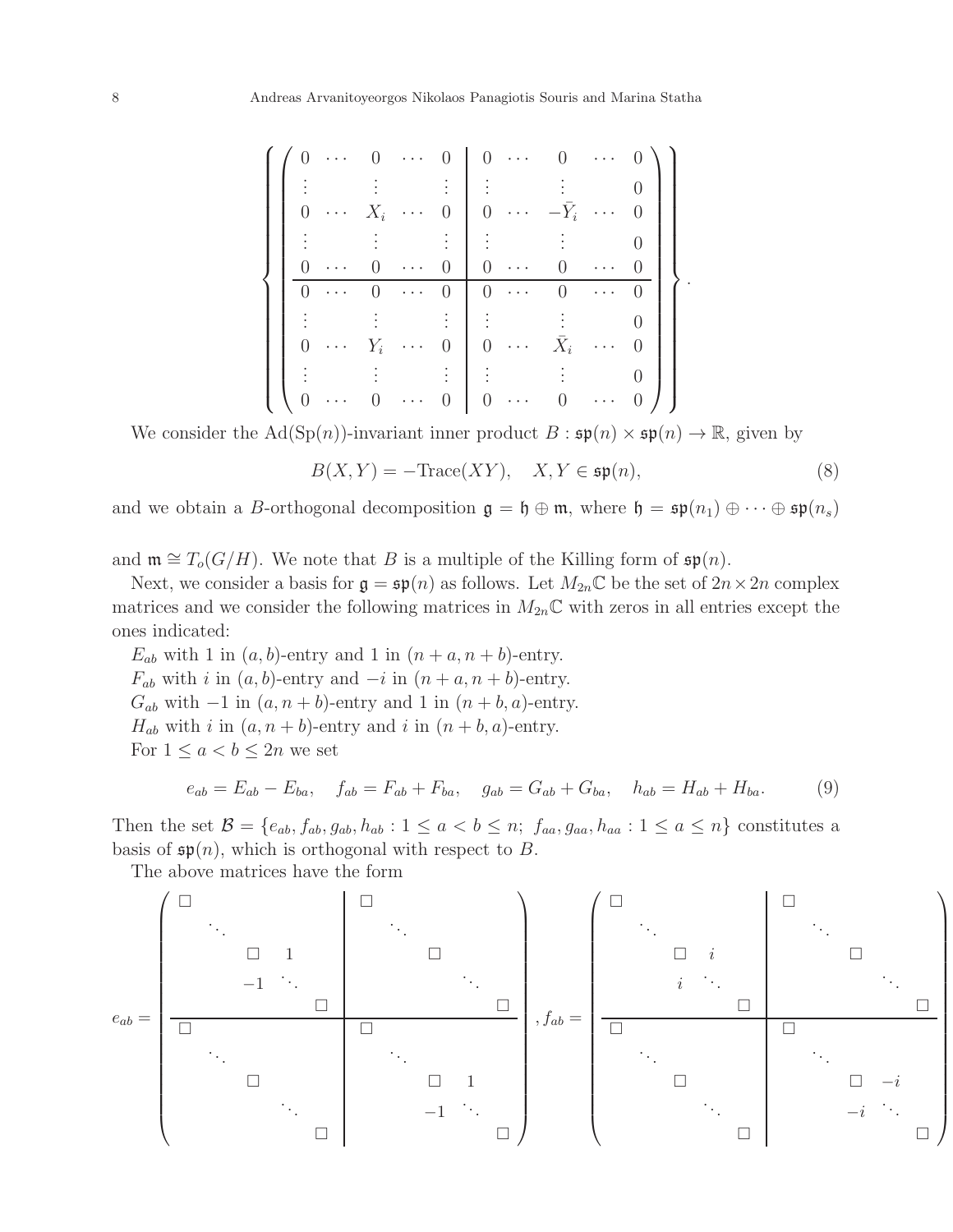

Recall also the relations  $e_{ba} = -e_{ab}$ ,  $f_{ba} = f_{ab}$ ,  $g_{ba} = g_{ab}$  and  $h_{ba} = h_{ab}$ . The next lemma follows from straightforward calculations.

# <span id="page-8-1"></span>Lemma 4.2. The Lie-bracket relations among the vectors [\(9\)](#page-7-0) are given as follows:

$$
[e_{ij}, e_{lm}] = \delta_{jl}e_{im} + \delta_{im}e_{jl} - \delta_{il}e_{jm} - \delta_{jm}e_{il} \qquad [e_{ij}, f_{lm}] = \delta_{jl}f_{im} - \delta_{im}f_{jl} - \delta_{il}f_{jm} + \delta_{jm}f_{il}
$$
  
\n
$$
[e_{ij}, g_{lm}] = -\delta_{jl}g_{im} + \delta_{im}g_{jl} - \delta_{il}g_{jm} + \delta_{jm}g_{il} \qquad [e_{ij}, h_{lm}] = -\delta_{jl}h_{im} + \delta_{im}h_{jl} - \delta_{il}h_{jm} + \delta_{jm}h_{il}
$$
  
\n
$$
[f_{ij}, f_{lm}] = -\delta_{jl}e_{im} - \delta_{im}e_{jl} - \delta_{il}e_{jm} - \delta_{jm}e_{il} \qquad [f_{ij}, g_{lm}] = -\delta_{jl}h_{im} - \delta_{im}h_{jl} - \delta_{il}h_{jm} - \delta_{jm}h_{il}
$$
  
\n
$$
[f_{ij}, h_{lm}] = \delta_{jl}g_{im} + \delta_{im}g_{jl} + \delta_{il}g_{jm} + \delta_{jm}g_{il} \qquad [g_{ij}, g_{lm}] = -\delta_{jl}e_{im} - \delta_{im}e_{jl} - \delta_{il}e_{jm} - \delta_{jm}e_{il}
$$
  
\n
$$
[g_{ij}, h_{lm}] = -\delta_{jl}f_{im} - \delta_{im}f_{jl} - \delta_{il}f_{jm} - \delta_{jm}f_{il} \qquad [h_{ij}, h_{lm}] = -\delta_{jl}e_{im} - \delta_{im}e_{jl} - \delta_{il}e_{jm} - \delta_{jm}e_{il}.
$$

A choice for the modules in the decomposition [\(7\)](#page-6-1) is the following:

$$
\mathfrak{m}_{ij} = \text{span}_{\mathbb{R}}\{e_{ab}, f_{ab}, g_{ab}, h_{ab} : n_0 + n_1 + \dots + n_{i-1} + 1 \le a \le n_0 + n_1 + \dots + n_i,
$$
  

$$
n_0 + n_1 + \dots + n_{j-1} + 1 \le b \le n_0 + n_1 + \dots + n_j\}, \ 1 \le i < j \le s
$$

 $\mathfrak{m}_{0j} = \text{span}_{\mathbb{R}}\{e_{ab}, f_{ab}, g_{ab}, h_{ab} : 1 \le a \le n_0, n_0 + n_1 + \cdots + n_{j-1} + 1 \le b \le n_0 + n_1 + \cdots + n_j\}, j = 1, \ldots, s.$ 

The  $n_0(2n_0 + 1)$  trivial representations in [\(7\)](#page-6-1) generate the Lie algebra

$$
\mathfrak{n} = \mathrm{span}_{\mathbb{R}}\{e_{ab}, f_{ab}, g_{ab}, h_{ab} : 1 \le a < b \le n_0; f_{aa}, g_{aa}, h_{aa} : 1 \le a \le n_0\},\
$$

isomorphic to  $\mathfrak{sp}(n_0)$ .

The equivalent modules in the decomposition of  $\mathfrak{m}_{0j}$  are given by

$$
\mathfrak{m}_{\ell}^{j} = \text{span}_{\mathbb{R}} \{ e_{\ell b}, f_{\ell b}, g_{\ell b}, h_{\ell b} : n_{0} + n_{1} + \dots + n_{j-1} + 1 \leq b \leq n_{0} + n_{1} + \dots + n_{j} \}, \ \ell = 1, \dots, 2k.
$$
  
Also, for  $j = 1, \dots, s$ , we have

$$
\mathfrak{sp}(n_j) = \text{span}_{\mathbb{R}}\{e_{ab}, f_{ab}, g_{ab}, h_{ab} : n_0 + n_1 + \dots + n_{j-1} + 1 \le a < b \le n_0 + n_1 + \dots + n_j;
$$
  

$$
f_{aa}, g_{aa}, h_{aa} : n_0 + n_1 + \dots + n_{j-1} + 1 \le a \le n_0 + n_1 + \dots + n_j\}.
$$

In summary, we obtain the B-orthogonal decomposition

<span id="page-8-0"></span>
$$
\mathfrak{m} = \mathfrak{n} \oplus \mathfrak{p},\tag{10}
$$

where

$$
\mathfrak{n}\cong \mathfrak{sp}(n_0),\quad \mathfrak{p}=\bigoplus_{1\leq i
$$

.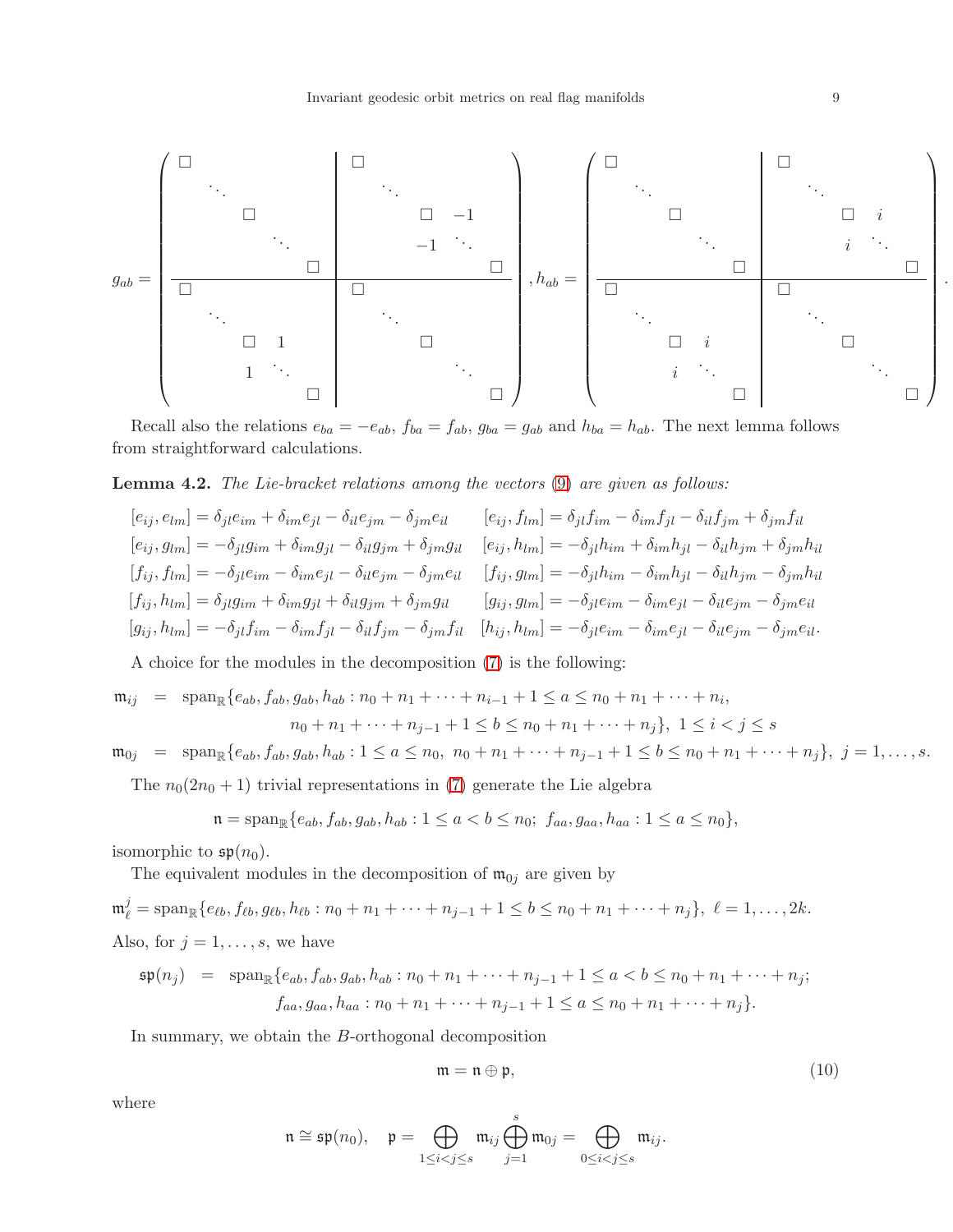Decomposition [\(10\)](#page-8-0) as a subspace of  $\mathfrak{sp}(n)$  can be depicted in the following  $2n \times 2n$  complex matrix, where the positions represented by  $\Box$  are zero matrices (corresponding to positions of  $\mathfrak{sp}(n_i), i = 1, \ldots s)$ :

| $\mathfrak n$       | $m_{01}$            | $\cdots$            |                                          | $\mathfrak{m}_{0s}$             | $\mathfrak n$       | $m_{01}$            | .                   |                                          | $\mathfrak{m}_{0s}$    |  |
|---------------------|---------------------|---------------------|------------------------------------------|---------------------------------|---------------------|---------------------|---------------------|------------------------------------------|------------------------|--|
| $m_{01}$            | ш                   | $\mathfrak{m}_{12}$ | $\cdots$                                 | $\mathfrak{m}_{1s}$             | $m_{01}$            | ப                   | $\mathfrak{m}_{12}$ | $\cdots$                                 | $\mathfrak{m}_{1s}$    |  |
| $\mathfrak{m}_{02}$ | $m_{12}$            |                     | $\mathcal{N}_{\mathrm{c}}$               | $\ddot{\cdot}$                  | $\mathfrak{m}_{02}$ | $\mathfrak{m}_{12}$ |                     | $\ddot{\phantom{0}}$                     |                        |  |
| $\bullet$           | ٠                   |                     | $\mathcal{O}(\mathcal{E}_{\mathcal{E}})$ | $\mathfrak{m}_{s-1,s}$          | ٠                   |                     |                     | $\mathcal{O}(\mathcal{E}_{\mathcal{E}})$ | $\mathfrak{m}_{s-1,s}$ |  |
| $\mathfrak{m}_{0s}$ | $\mathfrak{m}_{1s}$ | $\cdots$            |                                          |                                 | $m_{02}$            | $\mathfrak{m}_{1s}$ | $\cdots$            |                                          |                        |  |
|                     |                     |                     |                                          |                                 |                     |                     |                     |                                          |                        |  |
| $\mathfrak n$       | $m_{01}$            | $\cdots$            |                                          | $\mathfrak{m}_{0s}$             | $\mathfrak n$       | $m_{01}$            | $\cdots$            |                                          | $\mathfrak{m}_{0s}$    |  |
| $m_{01}$            | ப                   | $\mathfrak{m}_{12}$ | $\cdots$                                 | $\mathfrak{m}_{1s}$             | $m_{01}$            | Ц                   | $\mathfrak{m}_{12}$ | $\cdots$                                 | $\mathfrak{m}_{1s}$    |  |
| $\mathfrak{m}_{02}$ | $\mathfrak{m}_{12}$ |                     | ٠.                                       | $\ddot{\phantom{a}}$            | $\mathfrak{m}_{02}$ | $\mathfrak{m}_{12}$ |                     | ٠.,                                      |                        |  |
|                     | ٠                   |                     |                                          | $\cdots$ $\mathfrak{m}_{s-1,s}$ |                     | ٠                   |                     | $\mathcal{D}_{\mathcal{A},\mathcal{C}}$  | $\mathfrak{m}_{s-1,s}$ |  |

**Proposition 4.3.** The following relations are satisfied by the modules in the decomposition [\(7\)](#page-6-1):

$$
[\mathfrak{sp}(n_0), \mathfrak{sp}(n_0)] \subseteq \mathfrak{sp}(n_0),\tag{11}
$$

.

<span id="page-9-2"></span>
$$
[\mathfrak{m}_{ij}, \mathfrak{m}_{jk}] \subseteq \mathfrak{m}_{ik}, \quad 0 \le i < j < k \le s. \tag{12}
$$

<span id="page-9-1"></span>
$$
[\mathfrak{sp}(n_i), \mathfrak{m}_{lm}] = \begin{cases} \mathfrak{m}_{lm}, & \text{if } i = l \text{ or } i = m \\ \{0\}, & \text{otherwise}, \end{cases} \qquad l < m, \quad i, l, m = 0, \dots, s. \tag{13}
$$

*Proof.* The first relation is true since  $\mathfrak{sp}(n_0)$  is a subalgebra of  $\mathfrak{g} = \mathfrak{sp}(n)$ . The second and the third relations follow from Lemma [4.2](#page-8-1) and the expression of the submodules  $\mathfrak{m}_{ij}$  in terms of the basis  $\mathcal{B}$ .

<span id="page-9-0"></span>Remark 4.4. The above relations are not the only relations among the modules in decomposition [\(7\)](#page-6-1) which are valid, however these are the ones which we use in our study.

### 5. Some preliminary results

In order to prove our main theorem [1.1](#page-1-0) we will need some propositions and lemmas, which we collect in the present section.

The following can be easily proved by induction on s.

<span id="page-9-3"></span>**Lemma 5.1.** Let  $R_s = \{\lambda_{ij} : 0 \le i < j \le s\}$  be a set of real numbers such that  $\lambda_{ij} = \lambda_{jk} =$  $\lambda_{ik}$  for all  $0 \leq i < j < k \leq s$ . Then  $R_s$  is a singleton.

Consider the space  $G/H = Sp(n)/Sp(n_1) \times \cdots \times Sp(n_s)$  and recall the description of its tangent space given in Section [4.](#page-5-0) Let g be a G-invariant g.o. metric on  $G/H$  with corresponding metric endomorphism  $A : \mathfrak{m} \to \mathfrak{m}$  (cf. Equation [\(2\)](#page-2-1)), where we take B to be the multiple of the Killing form [\(8\)](#page-7-1). Recall the spaces  $\mathfrak{n} = \mathfrak{sp}(n_0)$   $(n_0 = n - (n_1 + \cdots + n_s))$ and p, which were defined in decomposition [\(10\)](#page-8-0).

<span id="page-9-4"></span>**Proposition 5.2.**  $A|_{p} = \lambda \operatorname{Id}$ , where  $\lambda > 0$ .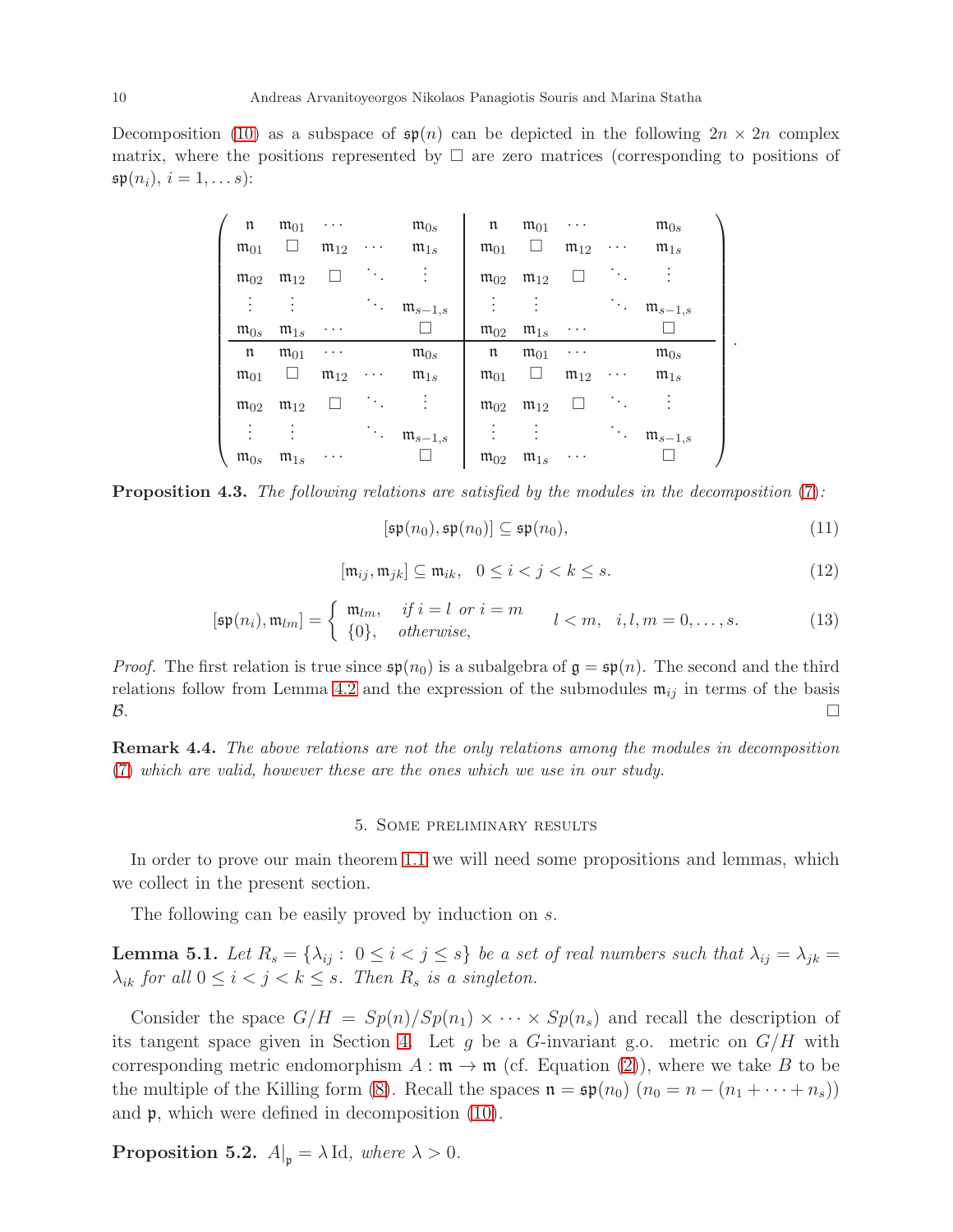*Proof.* By the normalizer Lemma [3.3](#page-3-2) the metric endomorphism A is  $Ad(N_G(H^0))$ -equivariant. As a result, A is  $ad(\mathfrak{n}_{\mathfrak{a}}(\mathfrak{h}))$ -equivariant, where  $\mathfrak{n}_{\mathfrak{a}}(\mathfrak{h}) = \{Y \in \mathfrak{g} : [Y, \mathfrak{h}] \subseteq \mathfrak{h}\}\$ is the Lie algebra of  $N_G(H^0)$ . In our case  $\mathfrak{h} = \mathfrak{sp}(n_1) \oplus \cdots \oplus \mathfrak{sp}(n_s)$  and

$$
\mathfrak{n}_\mathfrak{g}(\mathfrak{h})=\mathfrak{sp}(n_0)\oplus \mathfrak{sp}(n_1)\oplus \cdots \oplus \mathfrak{sp}(n_s).
$$

By taking into account Lemma [4.2](#page-8-1) and the expressions of the subspaces  $\mathfrak{m}_{0j}, \mathfrak{m}_{ij}, \mathfrak{sp}(n_j)$ ,  $j=0,1,\ldots,s$  in terms of the basis  $\mathcal{B}$ , we deduce that the submodules  $\mathfrak{m}_{0j},\mathfrak{m}_{ij}$  are  $ad(\mathfrak{n}_{\mathfrak{g}}(\mathfrak{h}))$ invariant and  $ad(\mathfrak{n}_{\mathfrak{g}}(\mathfrak{h}))$ -irreducible. Apart from being  $ad(\mathfrak{n}_{\mathfrak{g}}(\mathfrak{h}))$ -irreducible, the  $Ad(N_G(H^0))$ submodules  $\mathfrak{m}_{ij}$ ,  $0 \leq i < j \leq s$ , are pairwise inequivalent. To see this, firstly observe that if  $\mathfrak{m}_{ij}$  and  $\mathfrak{m}_{lm}$ , with  $0 \leq i < j \leq s$  and  $0 \leq l < m \leq s$ , are two distinct  $\text{Ad}(N_G(H^0))$ submodules then there exists at least one index  $i_0$  such that either

1)  $i_0 = i$  or  $i_0 = j$  and  $i_0 \neq l, m$ , or 2)  $i_0 = l$  or  $i_0 = m$  and  $i_0 \neq i, j$ .

For case 1), taking into account Equation [\(13\)](#page-9-1) we obtain  $[\mathfrak{sp}(n_{i_0}), \mathfrak{m}_{ij}] = \mathfrak{m}_{ij}$  and  $[\mathfrak{sp}(n_{i_0}), \mathfrak{m}_{lm}] =$  $\{0\}$ . For case 2), Equation [\(13\)](#page-9-1) yields  $[\mathfrak{sp}(n_{i_0}), \mathfrak{m}_{ij}] = \{0\}$  and  $[\mathfrak{sp}(n_{i_0}), \mathfrak{m}_{lm}] = \mathfrak{m}_{lm}$ . By virtue of Lemma [2.2](#page-3-3) we deduce that the submodules  $\mathfrak{m}_{ij}$  and  $\mathfrak{m}_{lm}$  are inequivalent in both cases.

On the other hand, and in view of Remark [3.5,](#page-4-1) the restriction  $A|_{\mathfrak{p}} = A|_{\bigoplus_{0 \le i < j \le s} \mathfrak{m}_{ij}}$  defines a g.o. metric on  $G/N_G(H^0)$ . Since the submodules  $\mathfrak{m}_{ij}$  are  $\text{Ad}(N_G(H^0))$ -irreducible and pairwise inequivalent, we have

<span id="page-10-0"></span>
$$
A|_{\mathfrak{m}_{ij}} = \lambda_{ij} \operatorname{Id}, \quad 0 \le i < j < l \le s. \tag{14}
$$

Also, Equation [\(12\)](#page-9-2) yields

$$
[\mathfrak{m}_{ij}, \mathfrak{m}_{jl}] \subseteq \mathfrak{m}_{il} \text{ for all } 0 \le i < j < l \le s.
$$

In particular, since  $[\mathfrak{m}_{ij}, \mathfrak{m}_{jl}]$  is an  $\text{Ad}(N_G(H^0))$ -submodule and  $\mathfrak{m}_{il}$  is irreducible, we have  $[\mathfrak{m}_{ij}, \mathfrak{m}_{jl}] = \mathfrak{m}_{il}$ . Due to the fact that  $A|_{\mathfrak{p}}$  defines a g.o. metric on  $G/N_G(H^0)$ , along with Equation [\(14\)](#page-10-0), the ad(h)-invariance of  $\mathfrak{m}_{ij}$ ,  $\mathfrak{m}_{jl}$  and their B-orthogonality, part 2. of Lemma [3.8](#page-5-2) yields

 $\lambda_{ij} = \lambda_{il} = \lambda_{il}$  for all  $0 \le i < j < l \le s$ .

By Lemma [5.1,](#page-9-3) we deduce that the set  $R_s = \{\lambda_{ij} : 0 \le i < j \le s\}$  of the eigenvalues of  $A|_{\mathfrak{p}}$ contains only one element, and thus  $A|_{\mathfrak{p}} = \lambda \text{ Id.}$ 

Now assume that  $0 < n_0 \neq 1$ . The algebra  $\mathfrak{n} = \mathfrak{sp}(n_0)$  coincides with the Lie algebra of  $N_G(H^0)/H^0$ . By Lemma [3.4,](#page-4-0)  $A|_{\mathfrak{n}}$  defines a bi-invariant metric on  $N_G(H^0)/H^0$ , which in turn corresponds to an Ad-invariant inner product on  $\mathfrak{sp}(n_0)$ . Note that  $\mathfrak{sp}(n_0)$  is simple and the only Ad-invariant inner product is a scalar multiple of the Killing form. Therefore,

<span id="page-10-1"></span>
$$
A|_{\mathfrak{n}} = \mu \operatorname{Id}, \quad \mu > 0. \tag{15}
$$

Next, we have the following:

<span id="page-10-2"></span>**Proposition 5.3.** We assume that  $n_0 > 1$ . Then  $\lambda = \mu$ , where  $\lambda$  is given by Proposition [5.2](#page-9-4) and  $\mu$  is given by Equation [\(15\)](#page-10-1).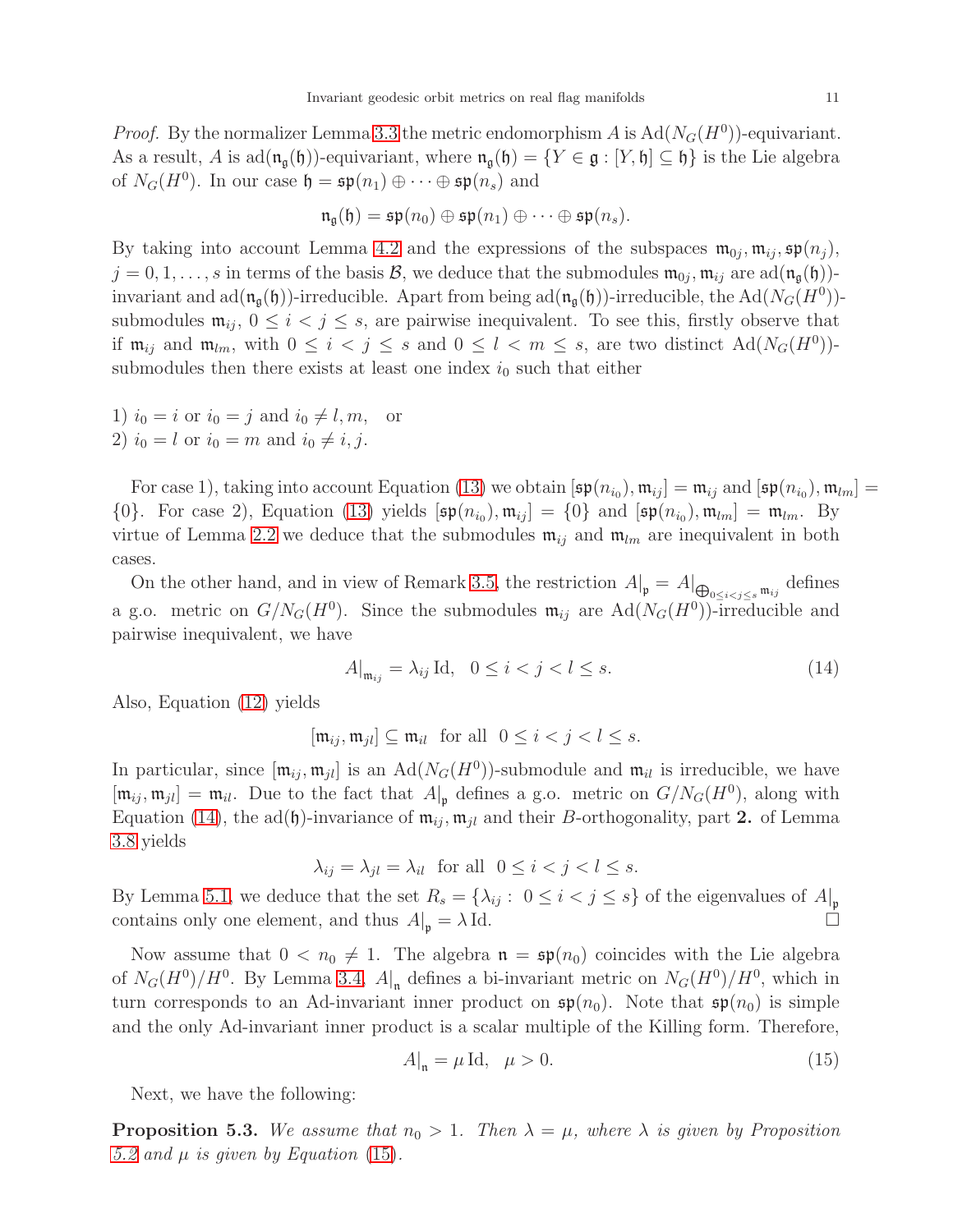*Proof.* Recall the Ad( $G/H$ )-submodules  $\mathfrak{m}_l^j \subseteq \mathfrak{m}_{0j} \subset \mathfrak{p}$  defined in Section [4.](#page-5-0) By Proposition [5.2,](#page-9-4) we have

$$
A|_{\mathfrak{m}_j^i} = \lambda \operatorname{Id}.
$$

We choose the vectors  $e_{12} \in \mathfrak{n}$  and  $e_{1k+1} \in \mathfrak{m}_1^1$ . Since  $n_0 > 1$ , the above vectors do not coincide, hence by Lemma [4.2](#page-8-1) it follows that

$$
[e_{12}, e_{1k+1}] = -e_{2k+1} \in \mathfrak{m}_2^1.
$$

Therefore,  $[\mathfrak{n}, \mathfrak{m}_1^1]$  has non zero projection on  $(\mathfrak{n} \oplus \mathfrak{m}_1^1)^{\perp}$ . Along with the ad $(\mathfrak{h})$ -invariance of **n** and  $\mathfrak{m}_1^1$  and the facts that  $A|_{\mathfrak{m}_j^i} = \lambda \text{Id}$  and  $A|_{\mathfrak{n}} = \mu \text{Id}$ , part 1. of Lemma [3.8](#page-5-2) yields  $\lambda = \mu$ .

Finally, we consider the case  $n_0 = 1$ .

<span id="page-11-0"></span>**Proposition 5.4.** Let  $n_0 = 1$  and  $s > 1$ . Then  $\lambda = \mu$ , where  $\lambda$  is given by Proposition [5.2](#page-9-4) and  $\mu$  is given by Equation [\(15\)](#page-10-1).

The proof requires the following.

<span id="page-11-4"></span>**Lemma 5.5.** Let  $\mathfrak{m}_{ii}$ ,  $i > 0$ , be one of the submodules defined in Section [4.](#page-5-0) Let  $a \in \mathfrak{h} =$  $\mathfrak{sp}(n_1) \oplus \cdots \oplus \mathfrak{sp}(n_s)$  such that  $[a, \mathfrak{m}_{ij}] = \{0\}$ . Then the projection of a on  $\mathfrak{sp}(n_i) \oplus \mathfrak{sp}(n_j)$  is zero, i.e.  $a \in \mathfrak{sp}(n_1) \oplus \cdots \oplus \mathfrak{sp}(n_{i-1}) \oplus \mathfrak{sp}(n_{i+1}) \oplus \cdots \oplus \mathfrak{sp}(n_{i-1}) \oplus \mathfrak{sp}(n_{i+1}) \oplus \cdots \oplus \mathfrak{sp}(n_s)$ .

*Proof.* Let  $\pi_i(a)$  be the projection of a on  $\mathfrak{sp}(n_i)$  and set  $\mathfrak{h}_{ij} := \mathfrak{sp}(n_i) \oplus \mathfrak{sp}(n_j)$ . By relation [\(13\)](#page-9-1), we deduce that  $[\mathfrak{h}, \mathfrak{m}_{ij}] = [\mathfrak{h}_{ij}, \mathfrak{m}_{ij}] = \mathfrak{m}_{ij}$ . Then we have that  $\{0\} = [a, \mathfrak{m}_{ij}] =$  $[(\pi_i + \pi_j)(a), \mathfrak{m}_{ij}]$ , therefore  $(\pi_i + \pi_j)(a)$  lies in the space

$$
c_{ij} := \{ X \in \mathfrak{h}_{ij} : [X, Y] = 0 \text{ for all } Y \in \mathfrak{m}_{ij} \}.
$$

Using the Jacobi identity and the  $ad(\mathfrak{h}_{ij})$ -invariance of  $\mathfrak{m}_{ij}$ , it is not hard to verify that the space  $c_{ij}$  is an ideal of the Lie algebra  $\mathfrak{h}_{ij}$ . Since  $\mathfrak{h}_{ij}$  is semisimple,  $c_{ij}$  is necessarily one of the ideals  $\{0\}$ ,  $\mathfrak{sp}(n_i)$ ,  $\mathfrak{sp}(n_j)$  or  $\mathfrak{h}_{ij}$ . On the other hand, relation [\(13\)](#page-9-1) implies that  $[\mathfrak{sp}(n_i), \mathfrak{m}_{ij}] \neq \{0\}, \ [\mathfrak{sp}(n_j), \mathfrak{m}_{ij}] \neq \{0\} \text{ and } [\mathfrak{sp}(n_i) \oplus \mathfrak{sp}(n_j), \mathfrak{m}_{ij}] \neq \{0\}.$  We conclude that  $c_{ij} = \{0\}$  and thus  $(\pi_i + \pi_j)(a) = 0$ .

Proof of Proposition [5.4](#page-11-0). In view of Remark [3.5,](#page-4-1) Proposition [5.2](#page-9-4) and Equation [\(15\)](#page-10-1), the g.o. metric on  $G/H$  has the form

<span id="page-11-1"></span>
$$
A = \begin{pmatrix} \mu \operatorname{Id}|_{\mathfrak{n}} & 0 \\ 0 & \lambda \operatorname{Id}|_{\mathfrak{p}} \end{pmatrix} . \tag{16}
$$

Let  $X \in \mathfrak{m} = \mathfrak{n} \oplus \mathfrak{p}$  and write  $X = X_{\mathfrak{n}} + X_{\mathfrak{p}}$ , where  $X_{\mathfrak{n}}$  is the projection of X on  $\mathfrak{n}$  and  $X_{\mathfrak{p}}$ is the projection of  $X$  on  $\mathfrak p$ . Further, we write

<span id="page-11-2"></span>
$$
X_{\mathfrak{p}} = \sum_{0 \le i < j \le s} X_{ij},\tag{17}
$$

where  $X_{ij}$  denotes the projection of X on the space  $\mathfrak{m}_{ij}$ . Taking into account the definition of the spaces  $\mathfrak{n}$ ,  $\mathfrak{m}_{ij}$  in terms of the basis  $\mathcal{B}$ , along with Lemma [4.2,](#page-8-1) we deduce that

<span id="page-11-3"></span>
$$
[\mathfrak{n}, \mathfrak{m}_{ij}] \subseteq \begin{cases} \mathfrak{m}_{ij}, & \text{if } i = 0 \\ \{0\}, & \text{otherwise.} \end{cases}
$$
 (18)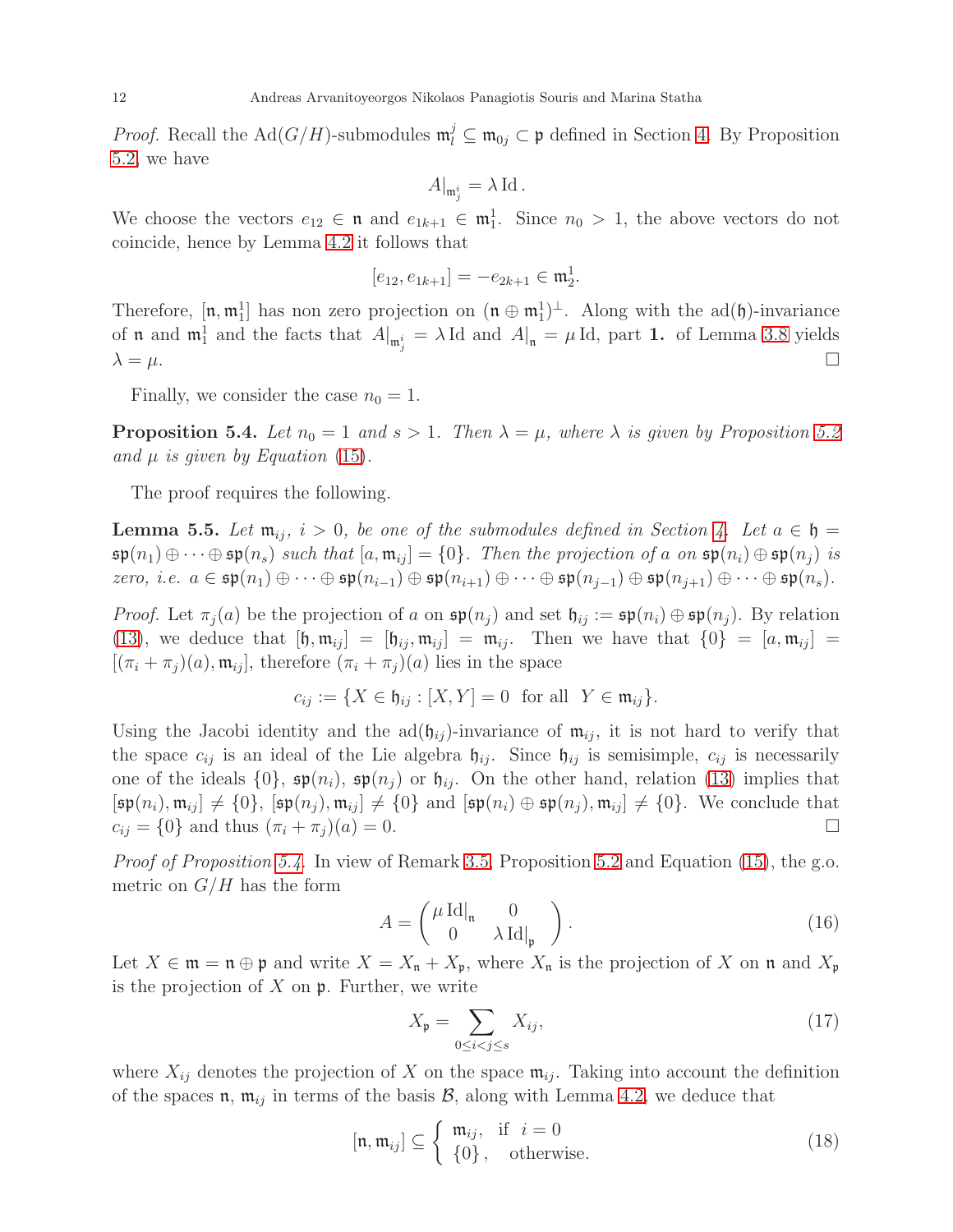Since A is a g.o. metric, Proposition [3.2](#page-3-1) along with expression  $(16)$  of A, implies that there exists a vector  $a \in \mathfrak{h} = \mathfrak{sp}(n_1) \oplus \cdots \oplus \mathfrak{sp}(n_s)$  such that

$$
0 = [a + X_{\mathfrak{n}} + X_{\mathfrak{p}}, \mu X_{\mathfrak{n}} + \lambda X_{\mathfrak{p}}] = \mu[a, X_{\mathfrak{n}}] + \lambda[a, X_{\mathfrak{p}}] + (\lambda - \mu)[X_{\mathfrak{n}}, X_{\mathfrak{p}}].
$$

Taking into account Equation [\(17\)](#page-11-2) along with relation [\(18\)](#page-11-3) and the fact that  $[\mathfrak{n}, \mathfrak{h}] = \{0\}$ (recall that  $\mathfrak{n} = \mathfrak{sp}(n_0)$ ), the above equation is equivalent to

<span id="page-12-1"></span>
$$
0 = \lambda \sum_{0 \le i < j \le s} [a, X_{ij}] + (\lambda - \mu) \sum_{j=1}^{s} [X_{n}, X_{0j}]. \tag{19}
$$

We choose  $X_{\mathfrak{n}} := f_{11}, X_{01} := e_{12}$  and  $X_{\mathfrak{p}} := X_{01} + X_{12} = e_{12} + X_{12} \in \mathfrak{m}_{01} + \mathfrak{m}_{12}$  (since  $s > 1$ ,  $\mathfrak{m}_{12} \neq \{0\}$ , where we consider  $X_{12}$  as arbitrary. Then Equation [\(19\)](#page-12-1) along with Lemma [4.2](#page-8-1) yield

<span id="page-12-2"></span>
$$
0 = \lambda[a, e_{12}] + \lambda[a, X_{12}] + 2(\lambda - \mu)f_{21}.
$$
\n(20)

By the ad(h)-invariance of  $\mathfrak{m}_{ij}$  and the fact that  $a \in \mathfrak{h}$ , the first two terms of Equation [\(20\)](#page-12-2) lie in  $\mathfrak{m}_{01}$  and  $\mathfrak{m}_{12}$  respectively, while the last term lies in  $\mathfrak{m}_{01}$ . Therefore, Equation [\(20\)](#page-12-2) yields the system

<span id="page-12-3"></span>
$$
\lambda[a, e_{12}] + 2(\lambda - \mu)f_{21} = 0 \tag{21}
$$

$$
\lambda[a, X_{12}] = 0. \tag{22}
$$

Since  $X_{12} \in \mathfrak{m}_{12}$  is arbitrary, Equation [\(22\)](#page-12-3) implies that  $[a, \mathfrak{m}_{12}] = \{0\}$ . Lemma [5.5](#page-11-4) then yields  $(\pi_1 + \pi_2)(a) = 0$ , where  $\pi_i$  denotes the projection of a on  $\mathfrak{sp}(n_i)$ . Hence  $\pi_1(a) =$  $\pi_2(a) = 0$ . On the other hand, the fact that  $e_{12} \in \mathfrak{m}_{01}$  along with relation [\(13\)](#page-9-1), imply that  $[a, e_{12}] = [\pi_1(a), e_{12}] = 0$ . Substituting into Equation [\(21\)](#page-12-3), we obtain  $2(\lambda - \mu)f_{21} = 0$  and thus  $\lambda = \mu$ .

## 6. Proof of Theorem [1.1](#page-1-0)

<span id="page-12-0"></span>We can now combine the results of the previous section to give a proof of Theorem [1.1.](#page-1-0)

The standard metric on  $G/H = Sp(n)/Sp(n_1) \times \cdots \times Sp(n_s)$  is a g.o. metric, hence the sufficiency part of the theorem holds trivially. For the necessity part, let  $g$  be a  $G$ -invariant g.o. metric on  $G/H$ . If  $n_0 = 0$ , i.e.  $\mathfrak{n} = \{0\}$ , then Proposition [5.2](#page-9-4) implies that g is the standard metric.

Now assume that  $n_0 > 0$ . If  $n_0 \neq 1$ , then the theorem follows from Remark [3.5](#page-4-1) and Propositions [5.2](#page-9-4) and [5.3.](#page-10-2) If  $n_0 = 1$  then  $\mathfrak{n} = \mathfrak{sp}(1)$  and we consider two cases,  $s = 1$  and  $s > 1$ .

If  $s = 1$ , then  $G/H = Sp(n)/Sp(n-1)$  and in this case any metric endomorphism A such that  $A|_{\mathfrak{p}} = \lambda \text{Id}$  and  $A|_{\mathfrak{n}} = \mu \text{Id}$  is a g.o. metric and vice versa ([\[16\]](#page-13-18)). Therefore, the Ginvariant g.o metrics on  $G/H$  are precisely the metrics of the form  $A =$  $\int \mu \, \mathrm{Id} |_{\mathfrak{n}} = 0$ 0  $\lambda \mathrm{Id}|_{\mathfrak{p}}$  $\setminus$ . It follows that the G-invariant g.o. metrics on  $G/H$  are homothetic to the metrics  $g_{\mu} =$  $\int \mu \, \mathrm{Id} |_{\mathfrak{n}} = 0$ 0 Id $|_{\mathfrak{p}}$  $\setminus$ . This settles Theorem [1.1](#page-1-0) for the case  $n_0 = 1$  and  $s = 1$ . Finally, if  $n_0 = 1$ and  $s > 1$ , Theorem [1.1](#page-1-0) follows from Proposition [5.4.](#page-11-0)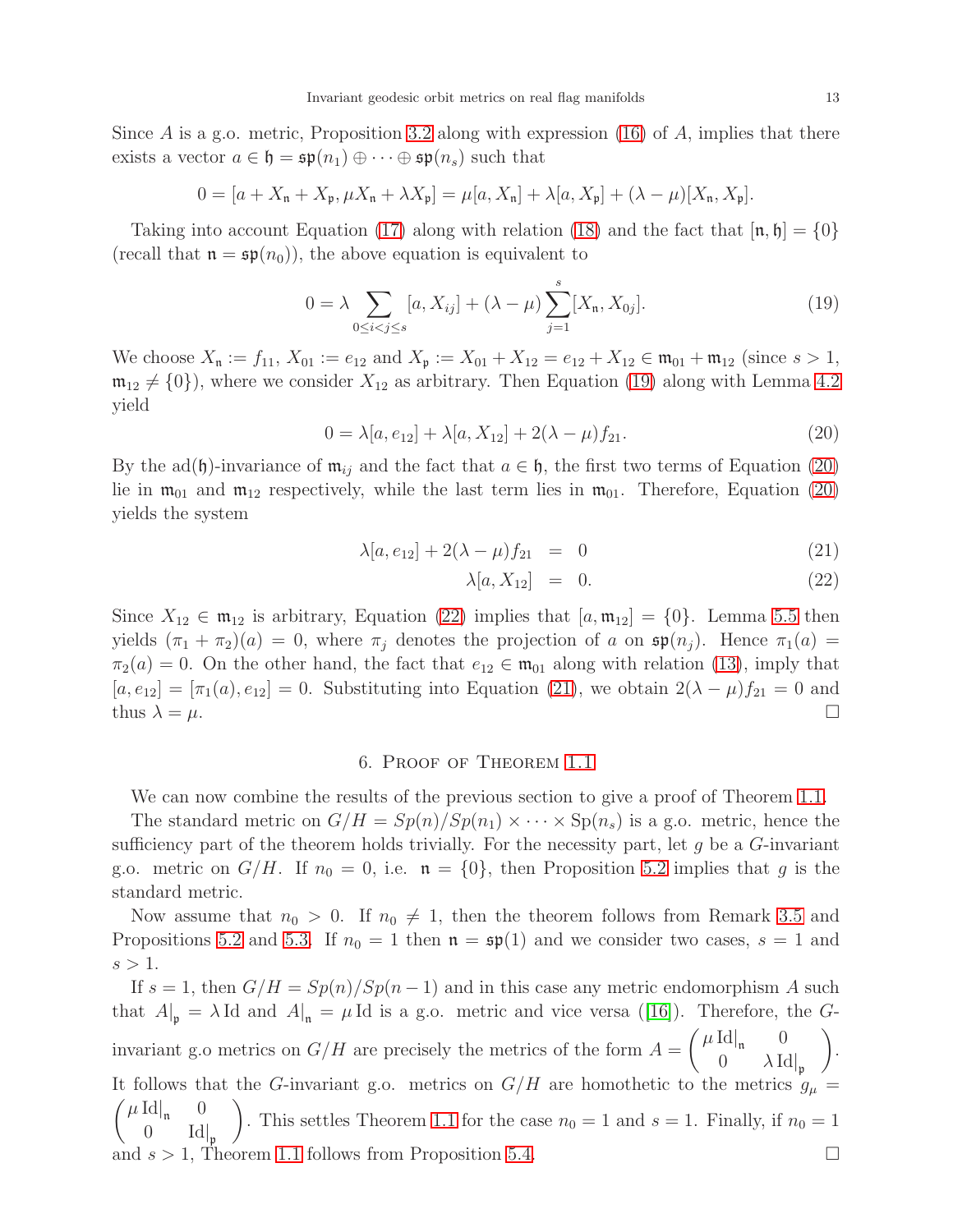### **REFERENCES**

- <span id="page-13-23"></span><span id="page-13-21"></span>[1] D. V. Alekseevsky and A. Arvanitoyeorgos: Riemannian flag manifolds with homogeneous geodesics, Trans. Amer. Math. Soc. 359(8) (2007) 3769–3789.
- <span id="page-13-20"></span>[2] D. V. Alekseevsky and Yu. G. Nikonorov: Compact Riemannian manifolds with homogeneous geodesics. SIGMA Symmetry Integrability Geom. Methods Appl. 5(093) (2009), 16 pages.
- <span id="page-13-16"></span>[3] A. Arvanitoyeorgos: An Introduction to Lie Groups and the Geometry of Homogeneous Spaces, Amer. Math. Soc, Student Math. Library, Vol. 22, 2003.
- <span id="page-13-10"></span>[4] A. Arvanitoyeorgos, N. P. Souris and M. Statha: Geodesic orbit metrics in a class of homogeneous bundles over complex and real Stiefel manifolds, preprint.
- <span id="page-13-8"></span>[5] Arvanitoyeorgos A.: Homogeneous manifolds whose geodesics are orbits. Recent results and some open problems, Irish Math. Soc. Bulletin 79 (2017) 5–29.
- <span id="page-13-9"></span>[6] Berstovskii V. N. and Nikonorov Y. G.: On δ-homogeneous Riemannian manifolds, Differential Geom. Appl. 26 (2008), 514–535.
- <span id="page-13-12"></span>[7] Berstovskii V. N. and Nikonorov Y. G.: *Clifford-Wolf homogeneous Riemannian manifolds*, J. Differential Geom. 82(3) (2009), 467–500.
- <span id="page-13-5"></span>[8] Berstovskii V. N. and Nikonorov Y. G.: Riemannian Manifolds and Homogeneous Geodesics, Springer 2020.
- <span id="page-13-2"></span>[9] Berndt J., Kowalski O. and Vanhecke L.: Geodesics in weakly symmetric spaces, Ann. Global Anal. Geom. 15 (1997), 153–156.
- [10] Calvaruso G. and Zaeim, A.: Four-dimensional pseudo-Riemannian g.o. spaces and manifolds, J. Geom. Phys. 130, 63–80 (2018).

vGeodesic orbit metrics on compact simple Lie groups arising from flag manifolds,

- <span id="page-13-14"></span><span id="page-13-4"></span>[11] Chen Z., Nikolayevski Y. and Nikonorov Y. G.: Compact geodesic orbit spaces with a simple isotropy group, [arXiv:2009.06329](http://arxiv.org/abs/2009.06329) (2020).
- <span id="page-13-1"></span>[12] Dušek Z.: Homogeneous geodesics and g.o. manifolds, Note Mat.  $38$  (1) 1–15 (2018).
- <span id="page-13-0"></span>[13] Gordon C. S. and Nikonorov Y. G.: *Geodesic orbit Riemannian structures on*  $R^n$ , J. Geom. Phys. 134, 235–243 (2018).
- <span id="page-13-11"></span>[14] Kowalski O. and Vanhecke L.: Riemannian manifolds with homogeneous geodesics, Un. Mat. Ital. B 7 (5) (1991), 189–246.
- <span id="page-13-18"></span>[15] Nikonorov Y. G.: On the structure of geodesic orbit Riemannian spaces, Ann. Global Anal. Geom. 52, 289–311 (2017).
- <span id="page-13-22"></span>[16] Yu G. Nikonorov: Geodesic orbit Riemannian metrics on spheres, Vladik. Math. J. (13) (3) (2013) 67–76.
- [17] Yu G. Nikonorov: On the structure of geodesic orbit Riemannian spaces, Ann. Global Anal. Geom. 52 (2017) 289–311.
- <span id="page-13-17"></span><span id="page-13-13"></span>[18] S. Ramanujam: Application of Morse theory to some homogeneous spaces, Tohoku Math. J. 21(3) (1969) 343–353.
- [19] Souris N. P.: Geodesic orbit metrics in compact homogeneous manifolds with equivalent isotropy submodules. Transform. Groups 23 (2018) 1149–1165.
- <span id="page-13-15"></span>[20] Souris N. P.: On a class of geodesic orbit spaces with abelian isotropy subgroup, Manuscripta Math. (2020). <https://doi.org/10.1007/s00229-020-01236-9> [arXiv:2008.13588v](http://arxiv.org/abs/2008.13588)2 (2020).
- <span id="page-13-19"></span>[21] Tamaru H.: Riemannian g.o. spaces fibered over irreducible symmetric spaces, Osaka J. Math. 36, 835–851 (1999).
- <span id="page-13-7"></span>[22] Wolf J. A.: The geometry and structure of isotropy irreducible homogeneous spaces, Acta Math. 120. 59-148 (1968).
- <span id="page-13-6"></span><span id="page-13-3"></span>[23] Wolf J.A.: Harmonic analysis on commutative spaces, Mathematical Surveys and Monographs, Vol. 142, American Mathematical Society, Providence, RI, 2007.
- [24] Yan Z. and Deng S.: Finsler spaces whose geodesics are orbits, Differential Geom. Appl. 36, 1–23 (2014).